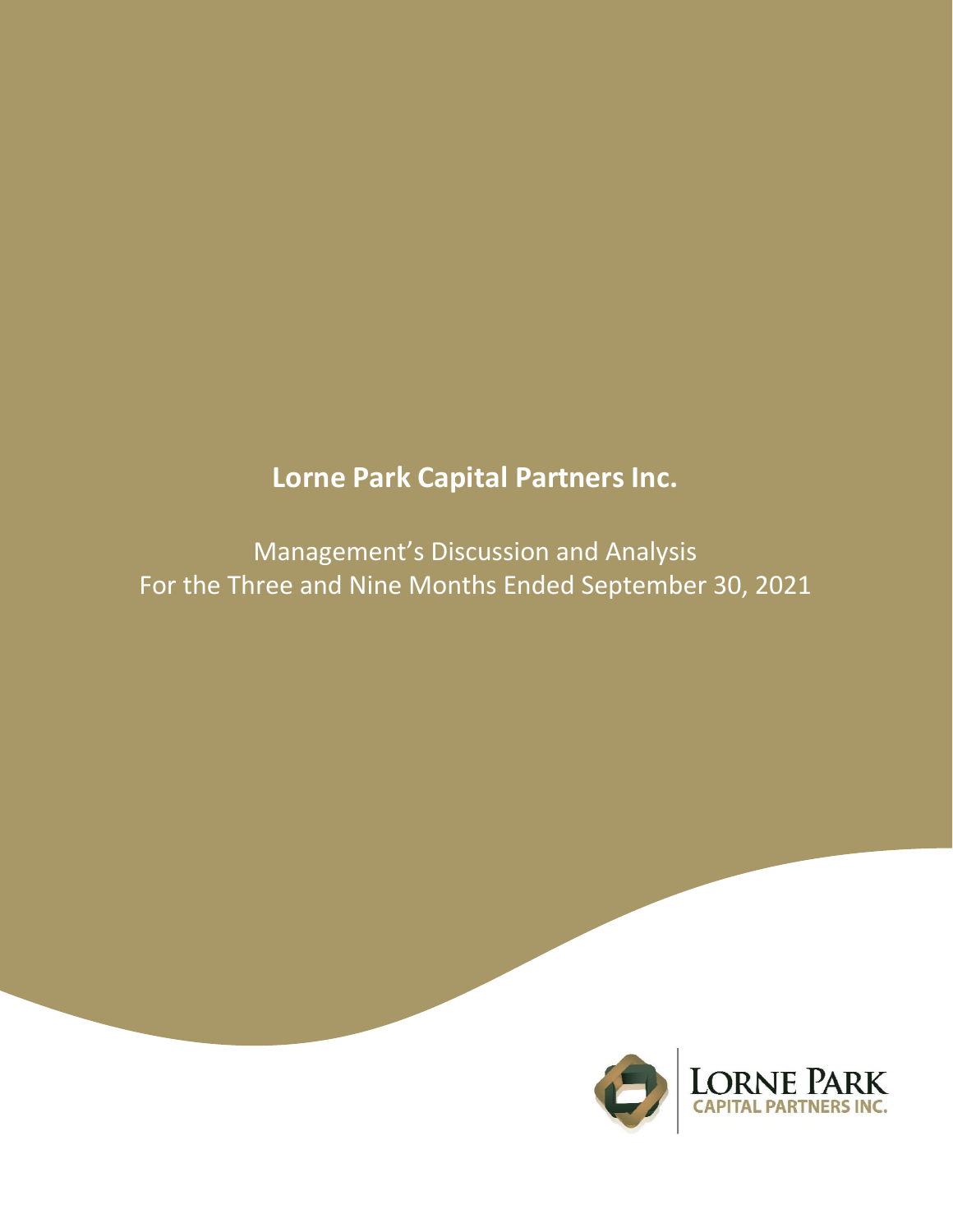# **Introduction**

This Management's Discussion and Analysis ("MD&A") document, prepared on October 26, 2021, should be read in conjunction with the unaudited interim condensed consolidated financial statements of Lorne Park Capital Partners Inc. ("LPCP" or "the Company") as at September 30, 2021 and with the audited consolidated financial statements as at December 31, 2020.

This MD&A and the consolidated financial statements are expressed in Canadian dollars and prepared in accordance with International Financial Reporting Standards ("IFRS"), as issued by the International Accounting Standards Board ("IASB"). The information in this MD&A is presented on a consolidated basis. The Canadian dollar is the Company's functional and reporting currency for purposes of preparing the financial statements given that the Company conducts most of its operations in that currency. Accordingly, all dollar references in this MD&A are in thousands of Canadian dollars, unless otherwise specified. The use of the term "prior period" refers to the quarter and year-to-date ended September 30, 2020.

The offices of LPCP are at 1295 Cornwall Road, Unit A3, Oakville, Ontario, L6J 7T5 and further inquiries regarding the Company may be directed to its Chief Executive Officer, Robert Sewell, at (905) 337-2227 or by email at investor.relations@lpcp.ca.

### **Forward-Looking Statements**

This MD&A contains forward-looking statements concerning anticipated future events, results, circumstances, performance or expectations with respect to LPCP and its products and services, including its business operations, strategy and financial performance and condition. When used in this MD&A, such statements use such words as "may", "will", "expect", "believe", and other similar terms. These statements are not historical facts but instead represent management beliefs regarding future events, many of which by their nature are inherently uncertain and beyond management control. Although management believes that the expectations reflected in such forward-looking statements are based on reasonable assumptions, such statements involve risks and uncertainties. Factors that could cause actual results to differ materially from expectations include, among other things, general economic and market conditions, including interest rates, global financial markets, changes in government regulations, industry competition, technological developments and other factors described under "Risk Management" or discussed in other materials filed with applicable securities regulatory authorities from time to time. The material factors and assumptions applied in reaching the conclusions contained in these forward-looking statements include that interest rates will remain relatively stable.

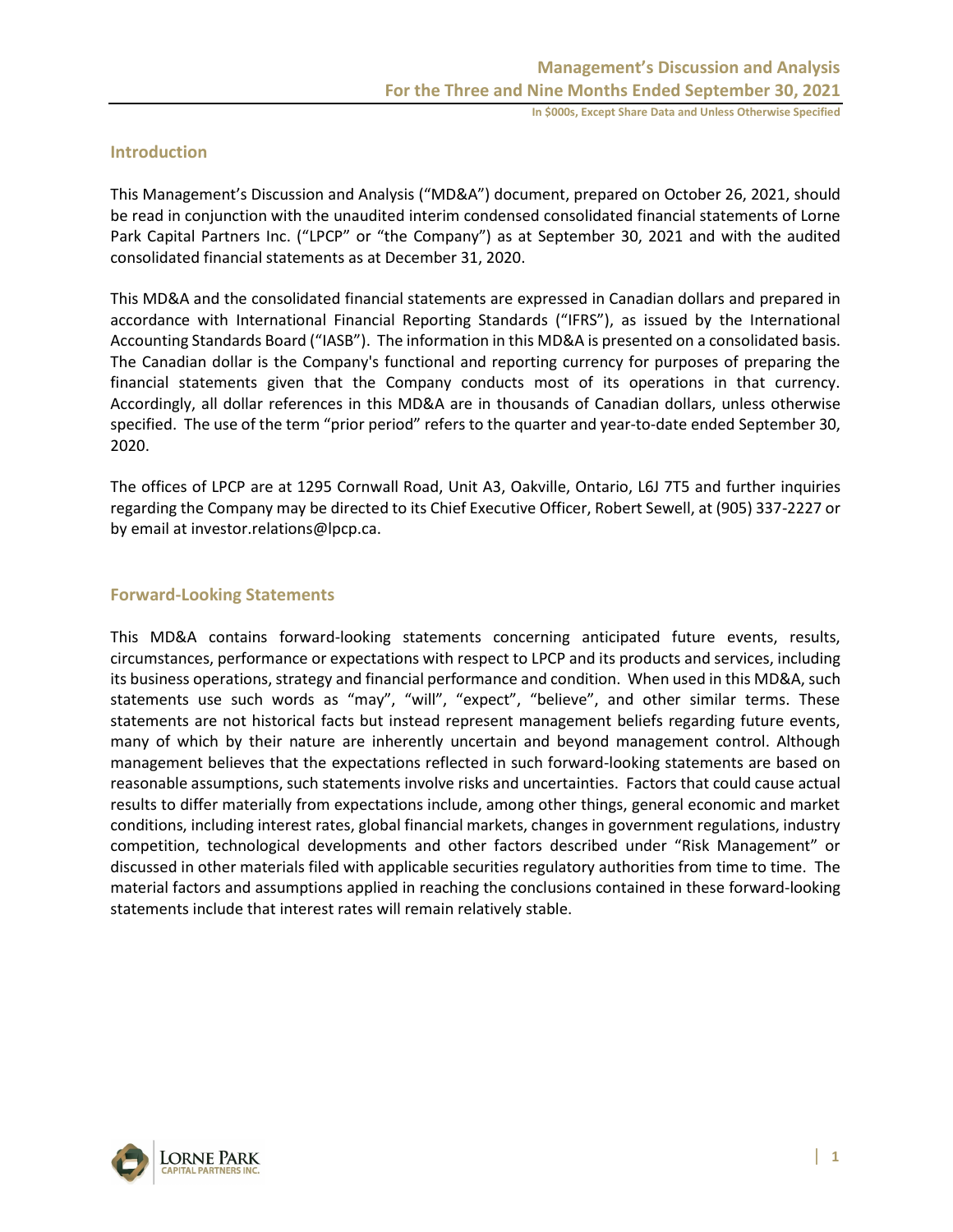#### **Non-IFRS Measures**

The Company uses certain measures to evaluate and assess the performance of its business, which are not defined within IFRS. These measures are EBITDA, Adjusted EBITDA, and Adjusted EBITDA per share. Non-IFRS financial measures do not have standardized meanings prescribed by IFRS and are therefore unlikely to be comparable to similar measures presented by other companies. However, the Company believes that most shareholders, creditors, investment analysts and other stakeholders prefer to utilize these measures in their analysis of our results.

We define EBITDA as net income (loss) before financing costs, income taxes, depreciation and amortization. Adjusted EBITDA is calculated as EBITDA, adjusted for acquisition, restructuring, integration, and share-based compensation expenses. Adjusted EBITDA per share is calculated using the same average shares outstanding that are used in calculating income per share. The Company believes these are important measures as they allow management to assess the operating profitability of our business and to compare it with other investment management companies, without the distortion caused by the impact of non-core business items, different financing methods, levels of income taxes, the amount of net earnings attributable to non-controlling interests and the level of capital expenditures. The most comparable IFRS measure is "Net income (loss)", which is disclosed in the Company's Consolidated Statements of Income (Loss) and Comprehensive Income (Loss), and a reconciliation to that measure is provided within the section below entitled Net Income, Comprehensive Income, and Adjusted EBITDA.

#### **Business Overview and Highlights**

Lorne Park Capital Partners Inc. is a public company listed on the TSX-V as "LPC-V".

LPCP and its wholly-owned subsidiaries, Bellwether Investment Management Inc. ("Bellwether") and Bellwether Estate and Insurance Services Inc. ("Bellwether Estate"), are incorporated and domiciled in Canada. As at September 30, 2021, the Chief Executive Officer and a member of the Board of Directors held 50.3% of LPCP's common shares. Bellwether is registered with the Ontario Securities Commission as a Portfolio Manager, Exempt Market Dealer and Investment Fund Manager, and its principal business is the provision of discretionary portfolio management services to affluent Canadian investors, estates, trusts, endowments and foundations. Bellwether Estate was formed on February 14, 2018 and is registered as an insurance agent corporation with the Financial Services Commission of Ontario.

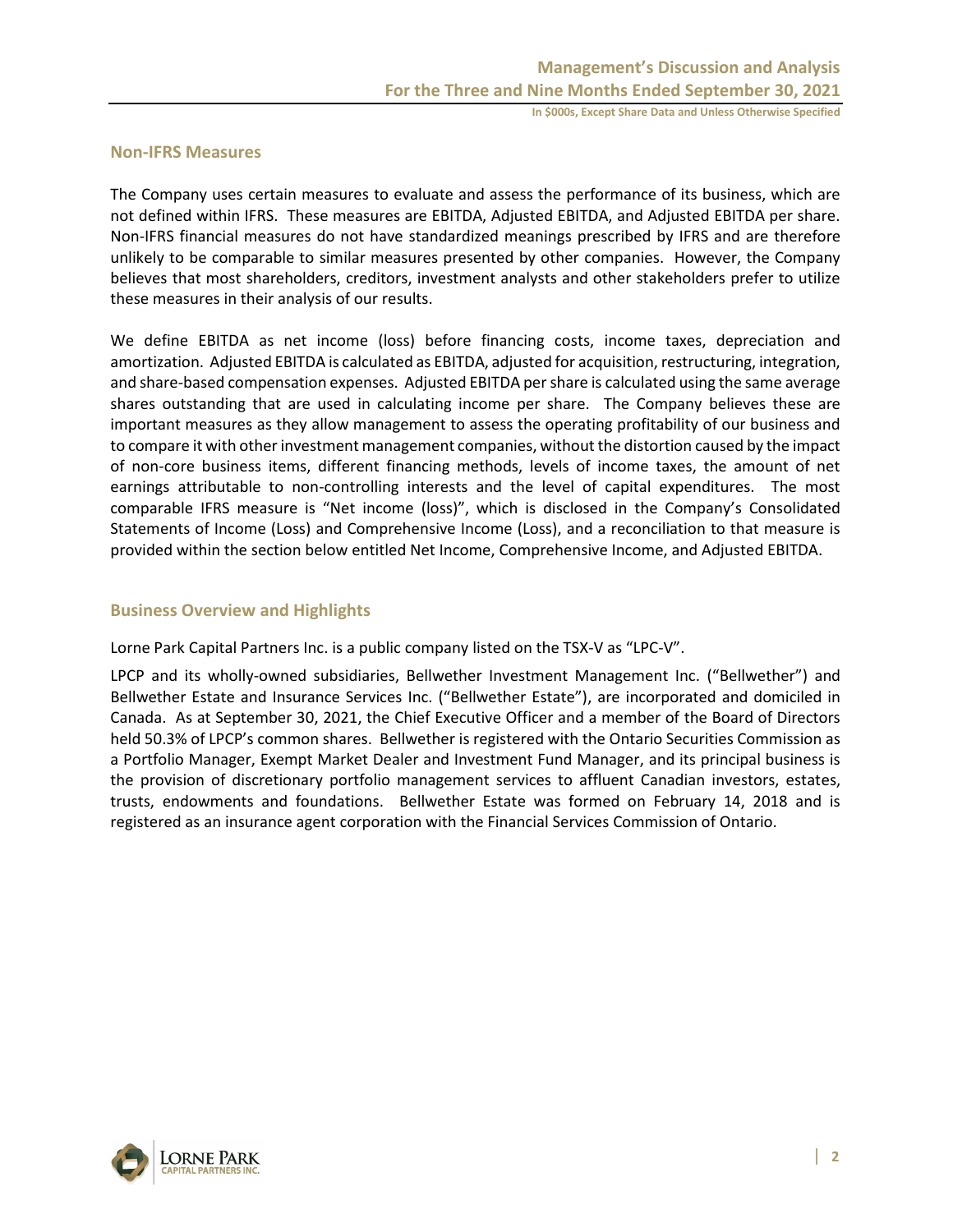#### *COVID-19*

COVID-19 continues to have an impact on stock markets and the economy around the world. Efforts by governments to control the spread of COVID-19 have continued to disrupt normal economic activity both domestically and globally. Uncertainty related to the extent, duration and severity of the pandemic contributes to significant volatility in the financial markets. To control the spread of COVID-19, many governments at all levels continue to impose severe restrictions on business activity and travel. Although certain of these restrictions were eased, and vaccines continue to be administered, there can be no certainty when these restrictions will be fully lifted or that they will not be expanded.

We activated our business continuity plan in early March 2020 to mitigate risks, maintain operational efficiency and service levels, and address the health and safety concerns of our employees, clients, and advisors. With few exceptions, all the business operations continue to be carried out remotely. The extensive use of remote communication tools and third-party services may lead to heightened cybersecurity and privacy risks. Stress on technology resources, new workplace constraints, personal stress and health concerns may all lead to higher operational risks. As part of the plan, we implemented enhanced monitoring of network assets and management oversight of our business processes, active employee engagement and client communication, and built redundancy for critical services and infrastructure, however there can be no guarantee that this will be effective to mitigate these risks.

We continue to review the financial impact of the COVID-19 pandemic and market risk to our capital position and profitability should the duration, spread or intensity of the pandemic further develop. Our revenues are directly correlated to the market value of our AUM. During the first quarter in the prior year, we experienced a market depreciation in our AUM of 12.9%, however, this decline was recovered during the remainder of 2020, and we ended the year with a market appreciation in our AUM of 5.8%. During the nine months ended September 30, 2021, we experienced a market appreciation of 10.6%. It is not possible to forecast with certainty the duration and full scope of the economic impact of COVID-19 both in the short- and long-term and, as a result, it is not possible to reliably estimate the length and severity of these developments and the impact on the financial results and condition of the Company in future periods.

We proactively lowered the overall volatility risk in client portfolios and regularly evaluate exposure to higher volatility investments, and we continue to closely monitor the markets and client portfolios and risk tolerances to identify ways to protect capital and to take advantage of any opportunities that this market provides. However, we may face declines in our AUM as a result of client redemptions related to a variety of COVID-19 related factors including general market pessimism, poor fund performance, or clients' needs for immediate cash. Refer to Risks Related to Assets Under Management within the Risk Management section of this MD&A for further details.

We maintain sufficient liquidity to satisfy all of our financial obligations for the foreseeable future. Despite this liquidity, we may see an impact to the cost of capital in the future as a result of disrupted credit markets or potential credit rating actions in relation to our debt. Furthermore, a sustained period of significant market volatility could result in a write-down of our goodwill and intangible assets in subsequent periods, and provide a higher level of uncertainty with respect to management's judgments and estimates.

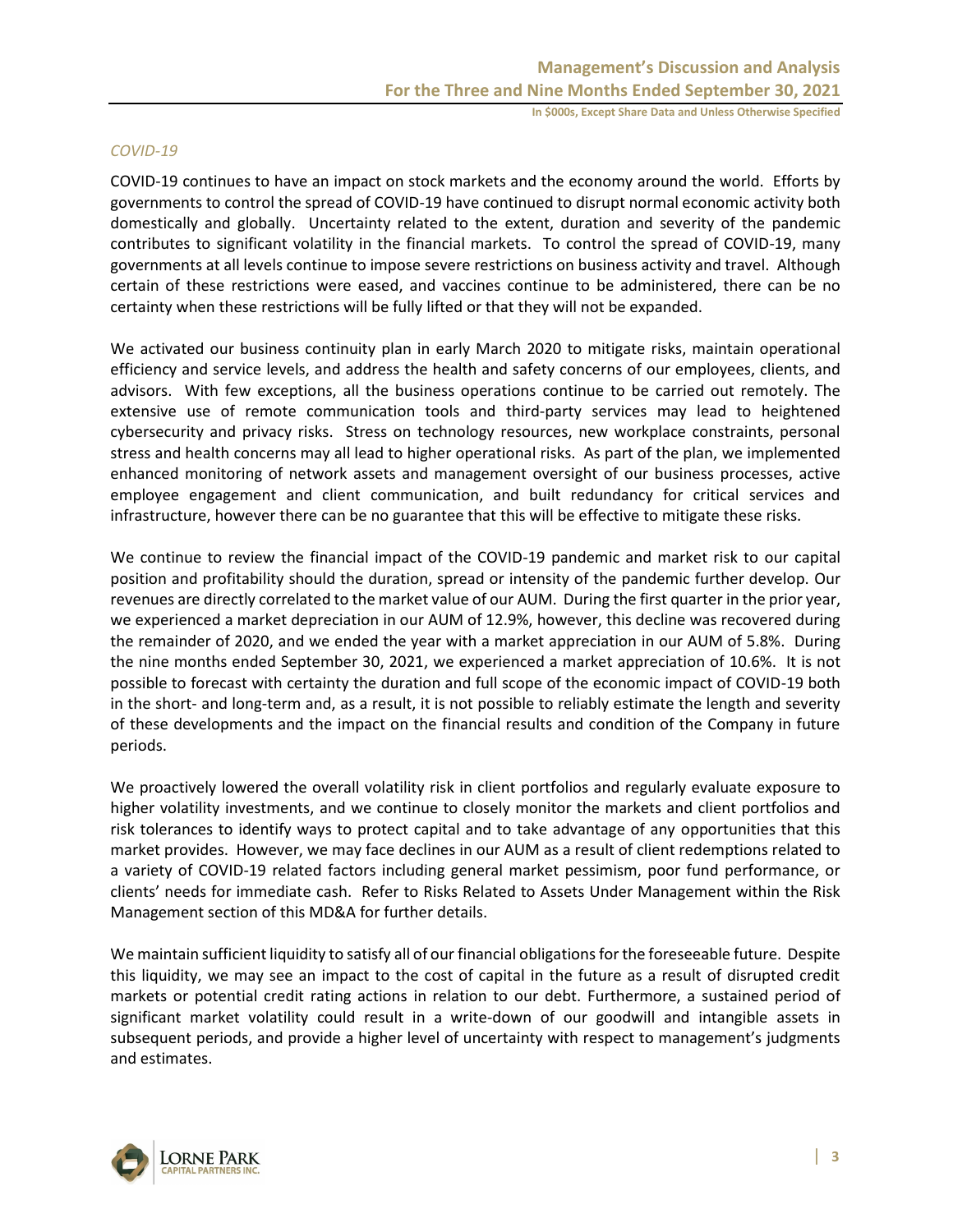#### *Dividend Policy*

On March 30, 2021, the Company's Board adopted a quarterly cash dividend policy. Such quarterly dividends are only payable as and when declared by the Board and there is no entitlement to any dividends prior thereto.

On March 30, 2021, the Board declared a dividend of \$0.005 per share on each of its common shares, totaling \$259. This dividend was paid on April 27, 2021 to the shareholders of record on April 13, 2021.

On July 2, 2021, the Board declared a dividend of \$0.005 per share on each of its common shares, totaling \$259. This dividend was paid on July 30, 2021 to the shareholders of record on July 16, 2021.

On October 1, 2021, the Board declared a dividend of \$0.005 per share on each of its common shares, totaling \$259. This dividend will be paid on October 29, 2021 to the shareholders of record on October 15, 2021.

#### *Employee Share Savings Plan*

On June 25, 2021 the Company received approval for an Employee Share Savings Plan ("ESSP"), and it became effective for eligible employees on July 1, 2021. We believe the ESSP will help us to attract and retain talent as we continue our growth, incentivize our employees to save for their future, and allow employees to be more involved in the future development and results of the Company.

The key terms of the ESSP are as follows:

The aggregate number of common shares of the Company reserved for issuance from treasury under the ESSP shall not exceed 2,000,000 common shares, provided, however, the number of common shares reserved for issuance from the treasury pursuant to all security-based compensation arrangements shall, in the aggregate, not exceed 20% of the number of common shares issues and outstanding.

Eligible employees can elect to have a percentage of their earnings withheld, subject to a maximum, to allocate into a registered account (the "Employee Contribution"). The employee can elect all or a portion of the Employee Contribution to be used to acquire common shares of the Company. The Company matches the Employee Contribution, subject to a maximum, which will be used to acquire common shares of the Company (the "Company Contribution").

The ESSP trustee is Bellwether (the "Trustee"). The Trustee, on behalf of the employees, will acquire common shares of the Company from treasury, at a purchase price which is the lesser of:

- i. the closing market price of the common shares traded on the TSX Venture Exchange (the "TSX Venture") on the previous business day; and
- ii. the greater of:
	- a. the trailing 30-day volume weighted average price of the common shares traded on the TSX Venture; and
	- b. 85% of the closing market price of the common shares traded on the TSX Venture on the previous business day.

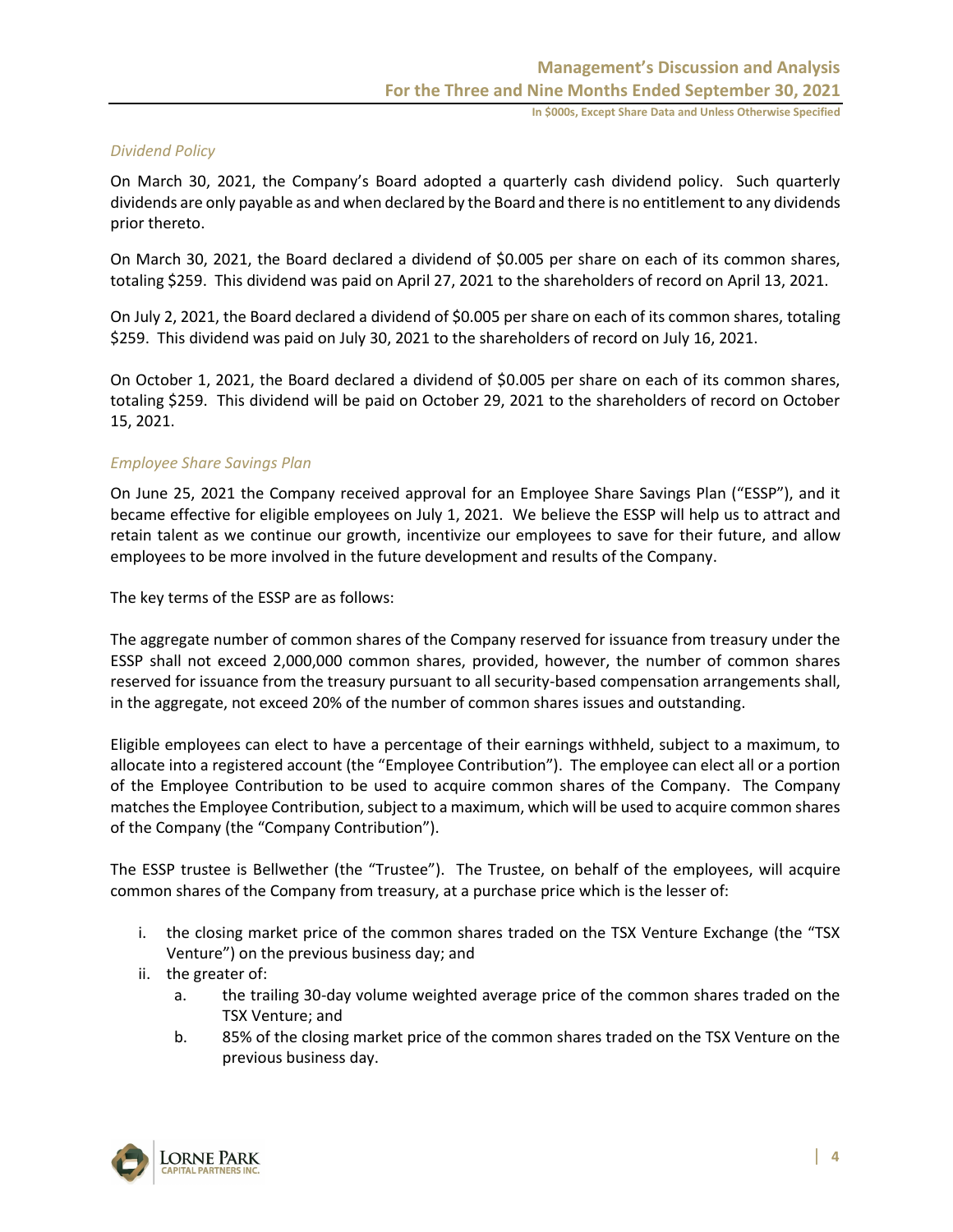The Company, in its sole discretion, shall determine the timing of the treasury issuance, which will be dependent on various factors, including the aggregate amount of funds available for the purchase of common shares.

The common shares issued to an employee may be subject to a four-month resale restriction imposed by the TSX Venture. In addition, all common shares purchased with Company Contributions are subject to a hold period of twelve-months following the receipt of such shares in the account of the employee, subject to certain exceptions.

During the nine-month and three-month periods ended September 30, 2021, \$36 was expensed, and no shares have been issued under the ESSP.

#### *Corporate Head Office*

On June 1, 2021, the Company moved its corporate head office to a larger facility to accommodate our future growth, provide for increased interoffice collaborations, and to provide better client and advisor experiences. We moved from 1265 Cornwall Road, Suite 202, Oakville, Ontario, L6J 7T5 to 1295 Cornwall Road, Unit A3, Oakville, Ontario, L6J 7T5.

#### *Senior Leadership*

On September 7, 2021, the Company appointed Julianna Varpalotai-Xavier as Chief Operating Officer of Bellwether. Julianna is a CPA, CA, has an MBA from the University of Cambridge, and has more than 20 years of experience in the portfolio management industry. Over the course of her career, she has had extensive experience working with affluent families, institutional clients and advisors. Julianna replaced Susan Schulze, who resigned from that role effective September 7, 2021. Susan has assumed a new role for Bellwether as VP of Practice Management. In her new role, Susan will focus on all aspects of practice management, including training and education, advisor development, and creating a consistent client experience.

#### **Business Outlook**

The Company has established an excellent long-term investment track record in its core investment solutions and is positioned to continue to rapidly accelerate its business growth. Our primary focus for the remainder of 2021 is on the continued development of our portfolio management team and business development. The priorities include four objectives in this context:

- 1. Continue to make strides in the performance, management, and marketing of our branded investment solutions via our existing network.
- 2. Continue to provide our affluent clients with excellent investment returns through our tailored investment solutions approach.
- 3. Continue to actively pursue the addition of established Portfolio Managers and their client bases to further enhance the depth of the portfolio management team and accelerate AUM growth.
- 4. Develop alternative distribution channels to market our established investment solutions and rapidly accelerate AUM growth.

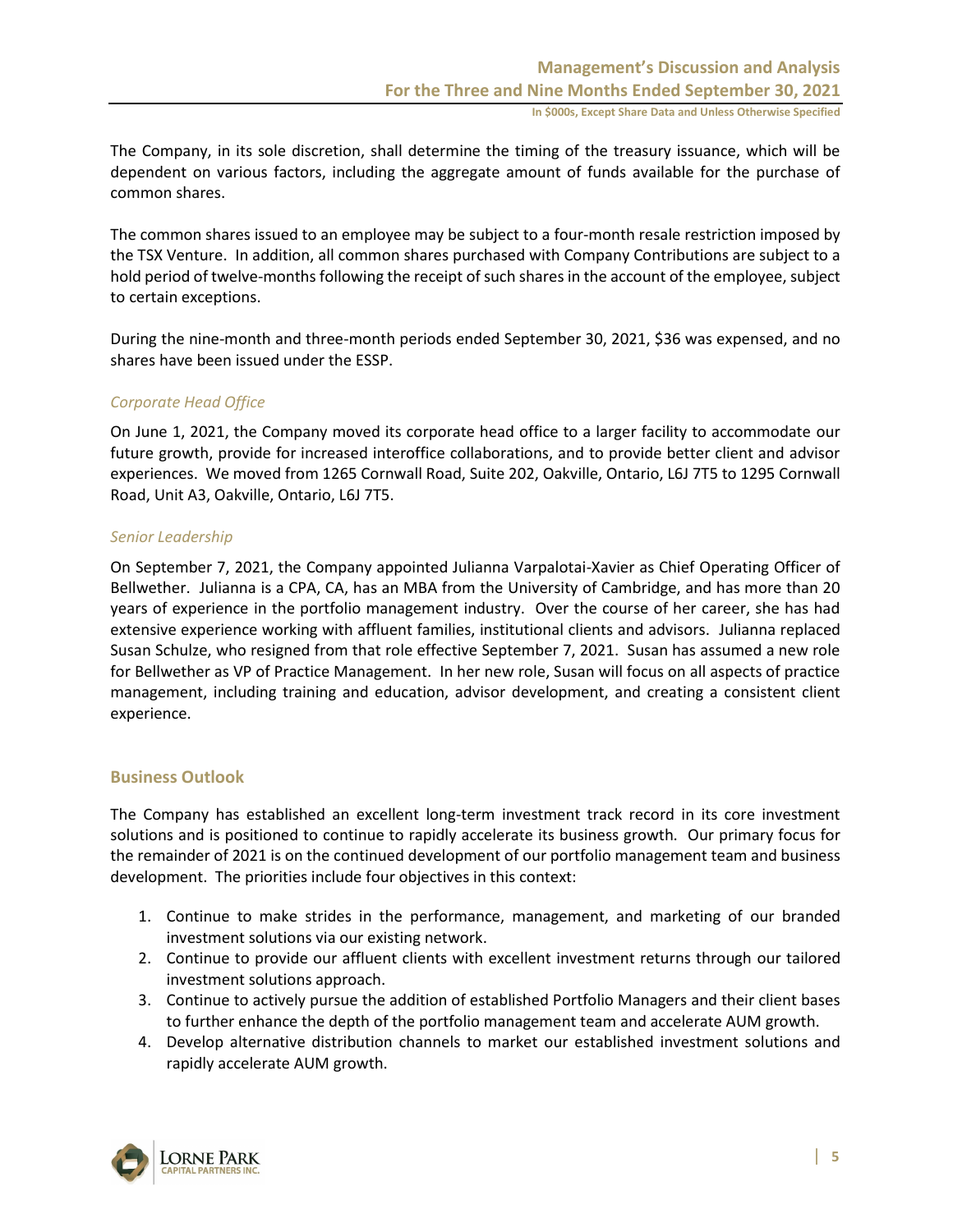# **Financial Highlights**

- $\triangleright$  AUM as at September 30, 2021 was \$1,791,573, an increase of \$204,481 or 12.9% compared to \$1,587,092 as at December 31, 2020. This increase resulted primarily from market appreciation during the period, as well as net additions from clients. AUM also increased \$298,013 or 20.0% compared to \$1,493,561 as at September 30, 2020. During the first quarter in the prior year, coinciding with the start of COVID-19, we experienced a market depreciation in our AUM of 12.9%, which was subsequently recovered during the remainder of 2020. The increase in AUM from September 30, 2020 to September 30, 2021 was due to market appreciation, as well as net additions from clients.
- ➢ Revenues increased \$3,095 or 22.6% and \$1,180 or 25.2% during the nine months and three months ended September 30, 2021, respectively, compared to the same periods in the prior year, due to higher average AUM and higher AUM within our pooled funds during the current year periods.
- ➢ Total expenses increased \$1,988 or 14.6% and \$788 or 17.3% during the nine months and three months ended September 30, 2021 compared to the same periods in the prior year. This was primarily due to higher expenses relating to increased AUM and revenues, higher amortization resulting from additional intangible assets, and higher professional fees.
- $\triangleright$  Net income and comprehensive income improved to income of \$549 during the nine months ended September 30, 2021 compared to income of \$86 during the same period in the prior year. Net income and comprehensive income improved to income of \$286 during the three months ended September 30, 2021 compared to \$134 during the same period in the prior year. Adjusted EBITDA<sup>1</sup> also improved to \$3,482 and \$1,293, during the nine-month and three-month periods ended September 30, 2021, respectively.
- $\triangleright$  Cash and cash equivalents and short-term investments increased \$2,598 or 77.7% during the nine months ended September 30, 2021, with an ending balance of \$5,942. This increase was primarily due to net cash generated from operating activities, with partial offset from dividends paid, interest paid, payments on lease obligations and acquisition of property and equipment.

<sup>&</sup>lt;sup>1</sup> Refer to 'Non-IFRS Measures'

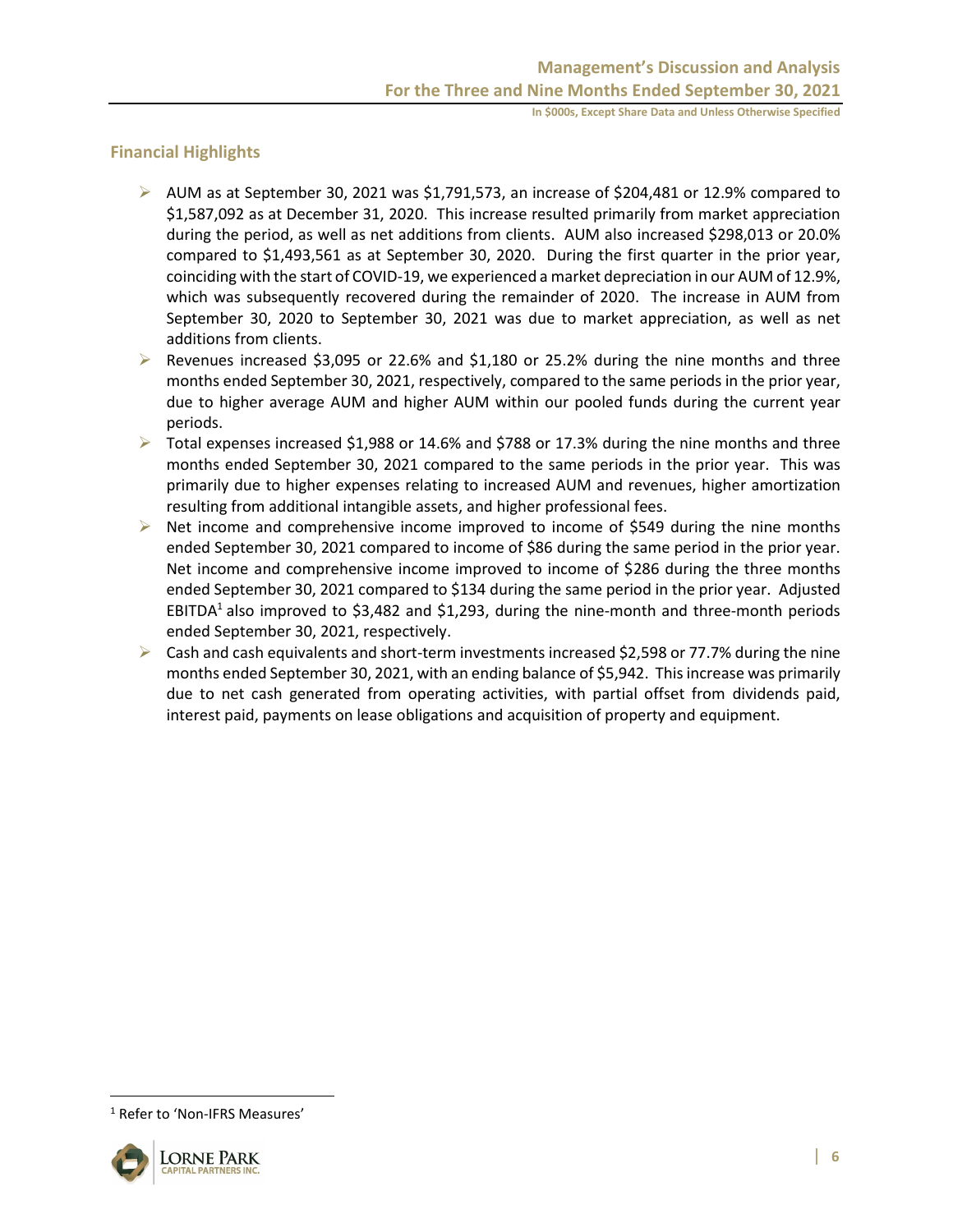# **Summary Financial Information**

|                                                 | As at and for the           |       |           | As at and for the |                    |                             |           |  |  |  |
|-------------------------------------------------|-----------------------------|-------|-----------|-------------------|--------------------|-----------------------------|-----------|--|--|--|
| Key Performance Indicators                      | nine months ended           |       |           |                   | three months ended |                             |           |  |  |  |
|                                                 | September 30, September 30, |       |           |                   |                    | September 30, September 30, |           |  |  |  |
|                                                 | 2021                        |       | 2020      |                   | 2021               |                             | 2020      |  |  |  |
|                                                 |                             |       |           |                   |                    |                             |           |  |  |  |
| Assets under management                         | \$<br>1,791,573             | \$    | 1,493,561 | \$                | 1,791,573          | Ŝ.                          | 1,493,561 |  |  |  |
| Revenue                                         | 16,783                      |       | 13,689    |                   | 5,874              |                             | 4,693     |  |  |  |
| Expenses                                        | 15,587                      |       | 13,599    |                   | 5,347              |                             | 4,559     |  |  |  |
| Net income and comprehensive income             | 549                         |       | 86        |                   | 286                |                             | 134       |  |  |  |
| Net income and comprehensive income             |                             |       |           |                   |                    |                             |           |  |  |  |
| attributable to Company's shareholders          | 1,267                       |       | 452       |                   | 527                |                             | 258       |  |  |  |
| Income per common share:                        |                             |       |           |                   |                    |                             |           |  |  |  |
| <b>Basic</b>                                    | 0.024                       |       | 0.009     |                   | 0.010              |                             | 0.005     |  |  |  |
| <b>Diluted</b>                                  | 0.024                       |       | 0.009     |                   | 0.010              |                             | 0.005     |  |  |  |
| EBITDA <sup>1</sup>                             | 3,263                       |       | 1,603     |                   | 1,220              | 639                         |           |  |  |  |
| Adjusted EBITDA <sup>1</sup>                    | 3,482                       |       | 1,844     |                   | 1,293              |                             | 683       |  |  |  |
| Adjusted EBITDA per common share <sup>1</sup> : |                             |       |           |                   |                    |                             |           |  |  |  |
| <b>Basic</b>                                    | 0.067                       | 0.036 |           | 0.025             |                    |                             | 0.013     |  |  |  |
| <b>Diluted</b>                                  | 0.065                       |       | 0.035     |                   | 0.024              |                             | 0.013     |  |  |  |

| <b>Summary Balance Sheet</b>                      | As at         |              |  |  |  |  |  |
|---------------------------------------------------|---------------|--------------|--|--|--|--|--|
|                                                   | September 30, | December 31, |  |  |  |  |  |
|                                                   | 2021          | 2020         |  |  |  |  |  |
|                                                   |               |              |  |  |  |  |  |
| Cash, cash equivalents and short-term investments | \$<br>5,942   | 3,344        |  |  |  |  |  |
|                                                   |               |              |  |  |  |  |  |
| Total assets                                      | 26,646        | 24,581       |  |  |  |  |  |
| <b>Total liabilities</b>                          | 10,676        | 8,810        |  |  |  |  |  |
| Total shareholders' equity                        | 15,970        | 15,771       |  |  |  |  |  |

<sup>1</sup> Refer to 'Non-IFRS Measures'

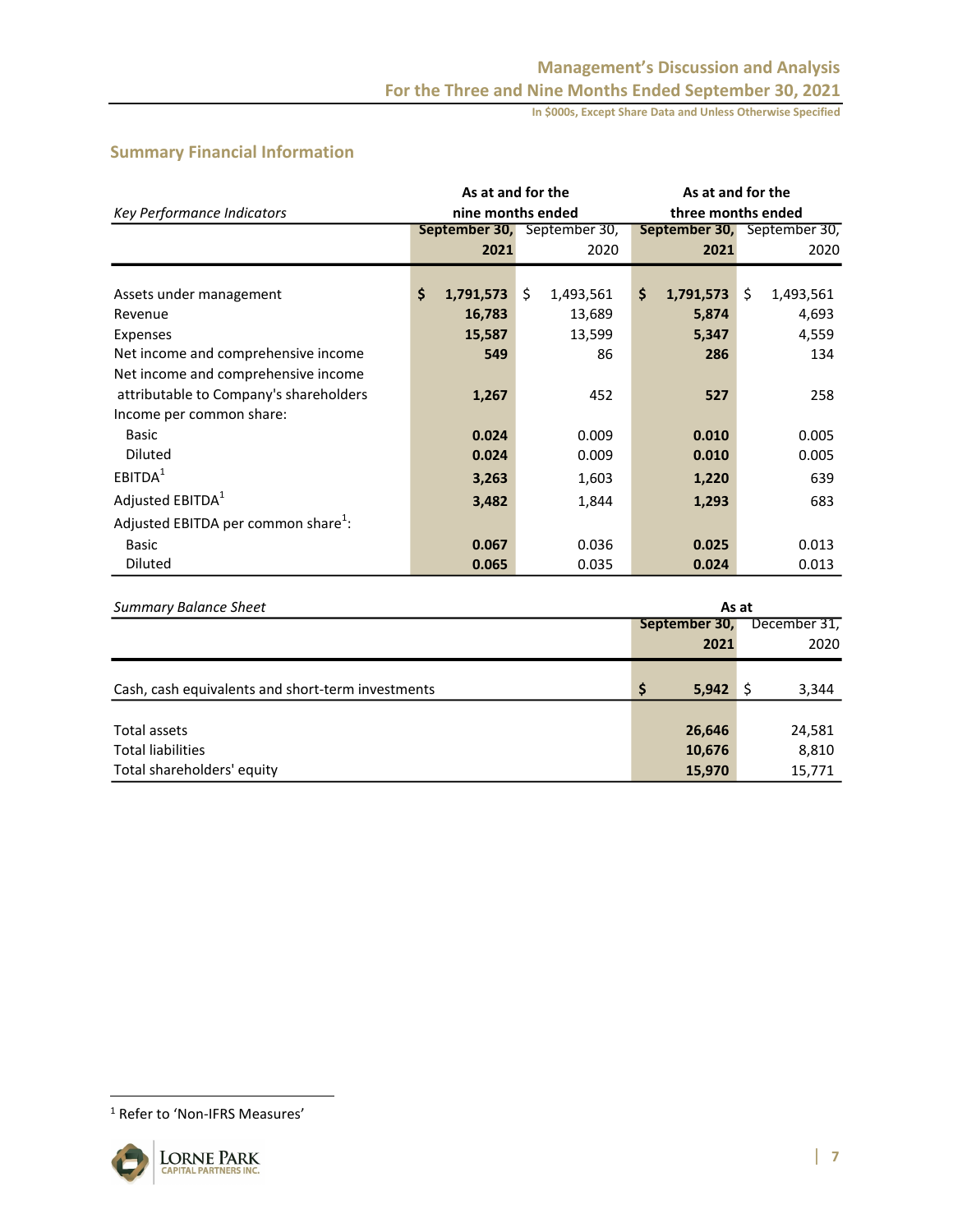# **Results of Operations**

#### *Assets Under Management and Revenues*

AUM was \$1,791,573 as at September 30, 2021, for an increase of \$204,481 or 12.9% compared to \$1,587,092 as at December 31, 2020. The main reason for this increase was due to market appreciation during the nine months ended September 30, 2021, as well as net additions from clients.

AUM also increased \$298,013 or 20.0% compared to \$1,493,561 as at September 30, 2020. During the first quarter in the prior year, coinciding with the start of COVID-19, we experienced a market depreciation in our AUM of 12.9%, which was subsequently recovered during the remainder of 2020. The increase in AUM from September 30, 2020 to September 30, 2021 was due to market appreciation, as well as net additions from clients.



The following is a summary of the change in AUM during the nine-month and three-month periods ended September 30, 2021 and 2020, as well as the average AUM during the respective periods:

|                                    |               | Nine months ended |   |               | Three months ended |           |   |                                    |  |  |
|------------------------------------|---------------|-------------------|---|---------------|--------------------|-----------|---|------------------------------------|--|--|
|                                    | September 30, |                   |   | September 30, |                    |           |   | <b>September 30, September 30,</b> |  |  |
|                                    |               | 2021              |   | 2020          |                    | 2021      |   | 2020                               |  |  |
|                                    |               |                   |   |               |                    |           |   |                                    |  |  |
| AUM, beginning of period           | S             | 1,587,092         | Ś | 1,451,309     | \$                 | 1,747,681 | S | 1,413,736                          |  |  |
| Net additions                      |               | 35,658            |   | 45,829        |                    | 27,438    |   | 17,614                             |  |  |
| Market appreciation (depreciation) |               | 168,823           |   | (3,578)       |                    | 16,455    |   | 62,211                             |  |  |
| AUM, end of period                 | S             | 1,791,573         |   | 1,493,561     | Ś                  | 1,791,573 |   | 1,493,561                          |  |  |
|                                    |               |                   |   |               |                    |           |   |                                    |  |  |
| Average AUM                        | Ś             | 1,718,167         | Ś | 1,424,313     | \$                 | 1,795,084 |   | 1,487,150                          |  |  |

The net additions from clients were \$35,658 during the nine months ended September 30, 2021 compared to net additions of \$45,829 during the same period in the prior year. During the three months ended September 30, 2021, the net additions from clients were \$27,438 compared to net additions of \$17,614 during the same period in the prior year. The net additions from clients were attributable to the addition of new clients, and existing clients entrusting the Company with additional assets to manage.

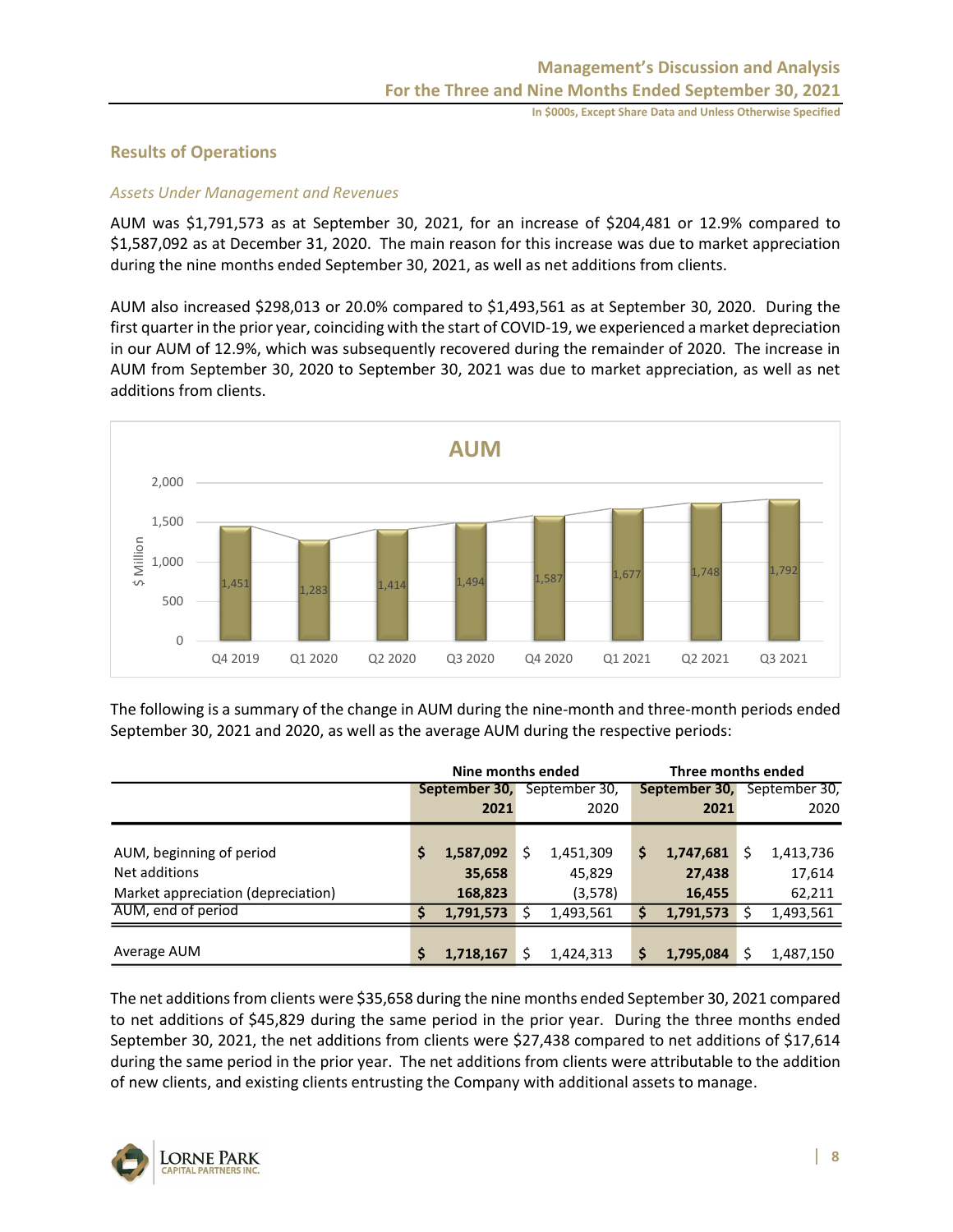The market appreciation was \$168,823 during the nine months ended September 30, 2021 compared to a depreciation of \$3,578 during the same period in the prior year. The prior year period included the impact resulting from the start of COVID-19 in the first quarter. During the three months ended September 30, 2021, the market appreciation was \$16,455 compared to an appreciation of \$62,211 during the same period in the prior year.

The average AUM was \$1,718,167 during the nine months ended September 30, 2021, an increase of \$2943,854 or 20.6% compared to \$1,424,313 during the same period in the prior year. During the three months ended September 30, 2021, the average AUM was \$1,795,084, an increase of \$307,934 or 20.7% compared to \$1,487,150 during the same period in the prior year.

Revenues were \$16,783 during the nine months ended September 30, 2021, an increase of \$3,095 or 22.6% from \$13,689 during the same period in the prior year. Revenues were \$5,874 during the three months ended September 30, 2021, an increase of \$1,180 or 25.2% from \$4,693 during the same period in the prior year. The main reasons for the increase were due to the growth in average AUM, and higher AUM within our pooled funds.



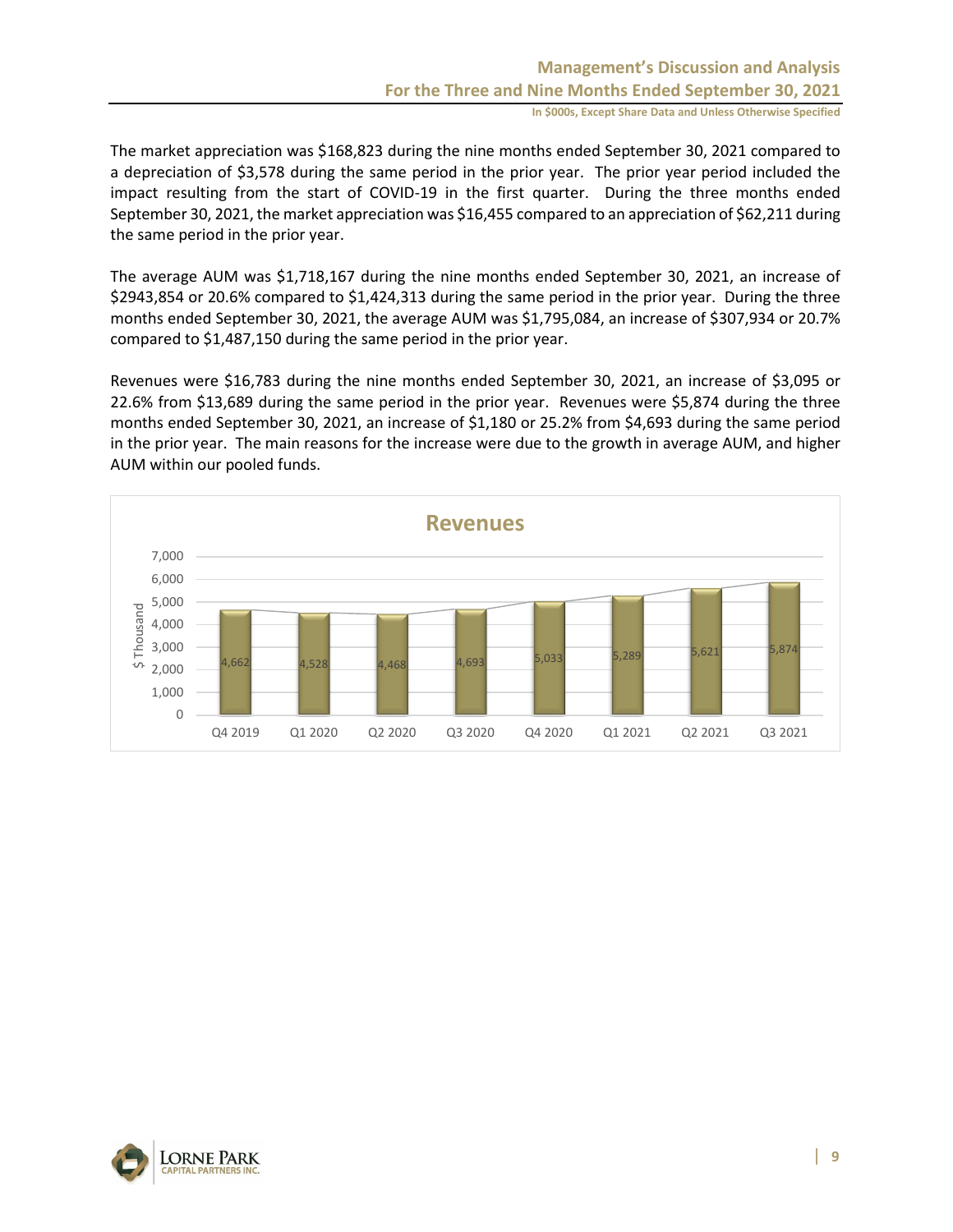#### *Expenses*

Expenses consist of the following:

|                                |              | Nine months ended           | Three months ended |                             |  |  |  |  |
|--------------------------------|--------------|-----------------------------|--------------------|-----------------------------|--|--|--|--|
|                                |              | September 30, September 30, |                    | September 30, September 30, |  |  |  |  |
|                                | 2021         | 2020                        | 2021               | 2020                        |  |  |  |  |
|                                |              |                             |                    |                             |  |  |  |  |
| <b>Operating Expenses</b>      |              |                             |                    |                             |  |  |  |  |
| Salaries and benefits          | \$<br>11,467 | \$<br>10,204                | \$<br>4,006        | \$<br>3,440                 |  |  |  |  |
| Professional fees              | 304          | 235                         | 97                 | 74                          |  |  |  |  |
| Investment research fees       | 241          | 191                         | 79                 | 65                          |  |  |  |  |
| Direct fund costs              | 815          | 713                         | 264                | 245                         |  |  |  |  |
| Rent and facility              | 93           | 117                         | 30                 | 35                          |  |  |  |  |
| Marketing and client retention | 133          | 135                         | 31                 | 57                          |  |  |  |  |
| Depreciation and amortization  | 1,636        | 1,087                       | 539                | 362                         |  |  |  |  |
| Other administrative costs     | 260          | 245                         | 95                 | 79                          |  |  |  |  |
|                                | 14,950       | 12,927                      | 5,140              | 4,357                       |  |  |  |  |
| Other Expense (Income)         |              |                             |                    |                             |  |  |  |  |
| Public company expenses        | 62           | 57                          | 19                 | 17                          |  |  |  |  |
| Financing costs                | 431          | 427                         | 154                | 143                         |  |  |  |  |
| Interest income                | (2)          | (13)                        | (1)                | (2)                         |  |  |  |  |
| Share-based compensation       | 147          | 201                         | 35                 | 44                          |  |  |  |  |
|                                | \$<br>15,587 | \$<br>13,599                | \$<br>5,347        | 4,559<br>\$                 |  |  |  |  |

Total expenses increased \$1,988 or 14.6% from \$13,599 for the nine months ended September 30, 2020 to \$15,587 for the nine months ended September 30, 2021, with the main variances as follows:

- $\triangleright$  An increase in salaries and benefits of \$1,263. Included in salaries and benefits are salaries, wages, bonuses, and commissions owing to employees, contractors, and consultants. The main reason for the increase was due to increased variable compensation resulting from higher revenues.
- $\triangleright$  An increase in professional fees of \$69. Professional fees include audit, regulatory, IT, recruiting, advisory and legal expenses. The increase was primarily due to higher recruiting and legal expenses.
- ➢ An increase in direct fund costs of \$102 resulting from increased AUM in our pooled funds, as well as additional pooled funds during the current period.
- ➢ An increase in depreciation and amortization of \$549. As a result of the investment in a partnership in the latter part of 2020, additional client relationship intangible assets were identified and are being amortized in the current period.
- $\triangleright$  A decrease in share-based compensation of \$54. The main reason for the decrease was due to a larger grant of stock options in the prior year.

Total expenses increased \$788 or 17.3% from \$4,559 for the three months ended September 30, 2020 to \$5,347 for the three months ended September 30, 2021, with the main variances as follows:

➢ An increase in salaries and benefits of \$566, mainly due to increased variable compensation resulting from higher revenues.

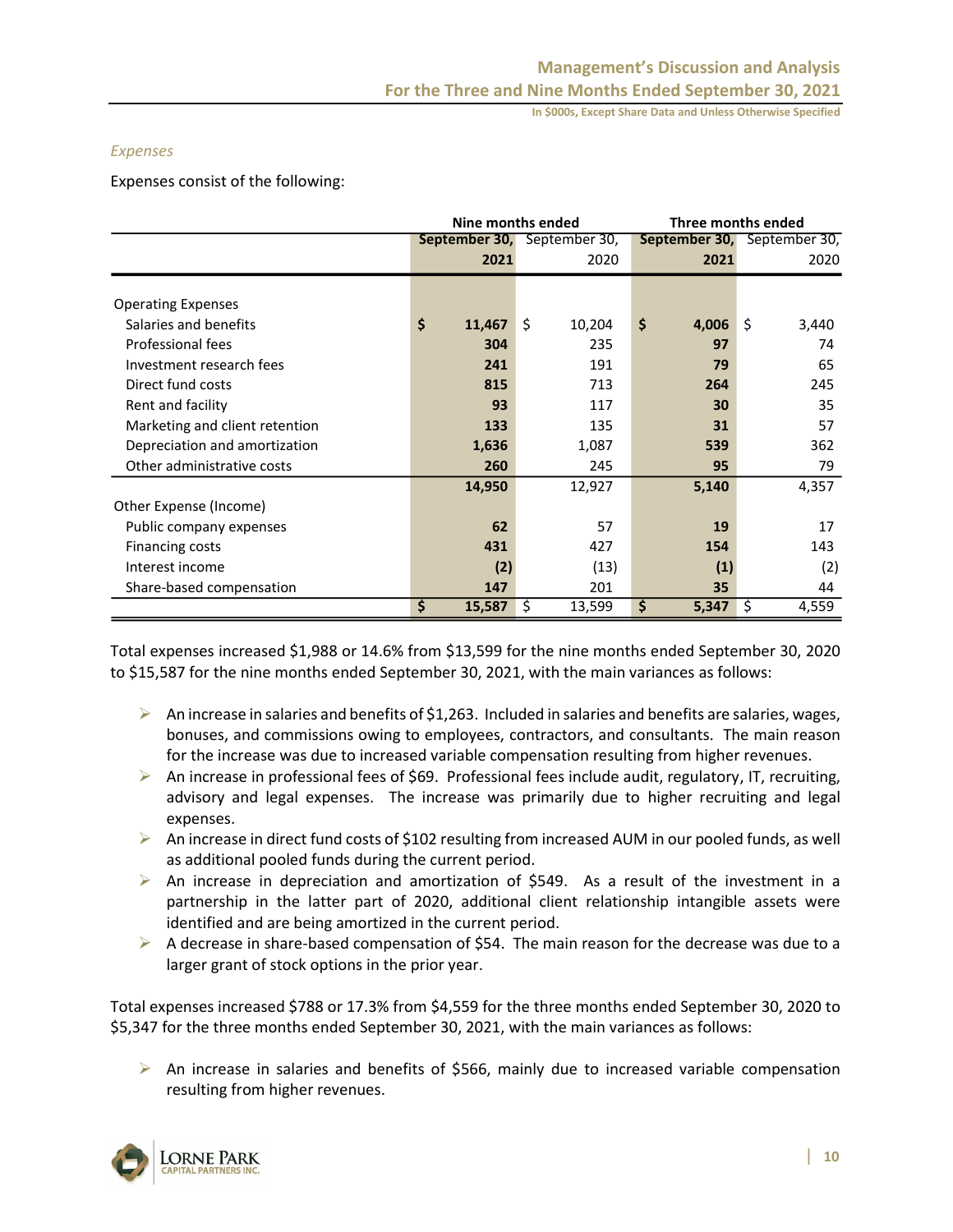$\triangleright$  An increase in depreciation and amortization of \$177 due to additional client relationship intangible assets being amortized.

#### *Net Income, Comprehensive Income, and Adjusted EBITDA*<sup>1</sup>

Net income and comprehensive income increased \$463 to income of \$549 during the nine months ended September 30, 2021, compared to income of \$86 during the same period in the prior year. Net income and comprehensive income also increased \$152 to income of \$286 during the three months ended September 30, 2021, compared to income of \$134 during the same period in the prior year. The main reason for the increase was due to increased revenues, with a partial offset from increased expenses, as detailed above, and increased income tax expense.

Historically, Bellwether had non-capital income tax losses which were available to offset taxable income. In 2021, it is expected that Bellwether will have utilized all the available losses and will be in a taxes payable position, and this is reflected in income tax expense of \$647 and \$240 during the nine months and three months ended September 30, 2021, respectively.

|                                     | Nine months ended |                             | Three months ended |                                    |  |  |  |  |
|-------------------------------------|-------------------|-----------------------------|--------------------|------------------------------------|--|--|--|--|
|                                     |                   | September 30, September 30, |                    | <b>September 30, September 30,</b> |  |  |  |  |
|                                     | 2021              | 2020                        | 2021               | 2020                               |  |  |  |  |
|                                     |                   |                             |                    |                                    |  |  |  |  |
| Net income and comprehensive income | \$<br>549         | \$<br>86                    | \$<br>286          | \$<br>134                          |  |  |  |  |
| Adjustments                         |                   |                             |                    |                                    |  |  |  |  |
| <b>Financing costs</b>              | 431               | 427                         | 154                | 143                                |  |  |  |  |
| Depreciation and amortization       | 1,636             | 1,087                       | 539                | 362                                |  |  |  |  |
| Income tax expense                  | 647               | 3                           | 240                |                                    |  |  |  |  |
| EBITDA <sup>1</sup>                 | 3,263             | 1,603                       | 1,220              | 639                                |  |  |  |  |
| Other adjustments                   |                   |                             |                    |                                    |  |  |  |  |
| Non-cash share-based compensation   | 147               | 201                         | 35                 | 44                                 |  |  |  |  |
| Non-recurring expenses related to:  |                   |                             |                    |                                    |  |  |  |  |
| Acquisitions                        | (9)               | 40                          | (9)                |                                    |  |  |  |  |
| Employees                           | 81                |                             | 47                 |                                    |  |  |  |  |
| Adjusted EBITDA <sup>1</sup>        | \$<br>3,482       | \$<br>1,844                 | \$<br>1,293        | \$<br>683                          |  |  |  |  |

The following table outlines how  $EBITDA<sup>1</sup>$  and Adjusted EBITDA<sup>1</sup> were determined:

During the nine-month and three-month periods ended September 30, 2021, we incurred \$147 and \$35 in non-cash share-based compensation, respectively, and \$81 and \$47 in non-recurring employee related expenses, respectively.

During nine-month and three-month periods ended September 30, 2020, we incurred \$201 and \$44 in non-cash share-based compensation, respectively. During the nine-month period ended September 30, 2020, we also incurred \$40 in non-recurring acquisition related expenses.

<sup>1</sup> Refer to 'Non-IFRS Measures'

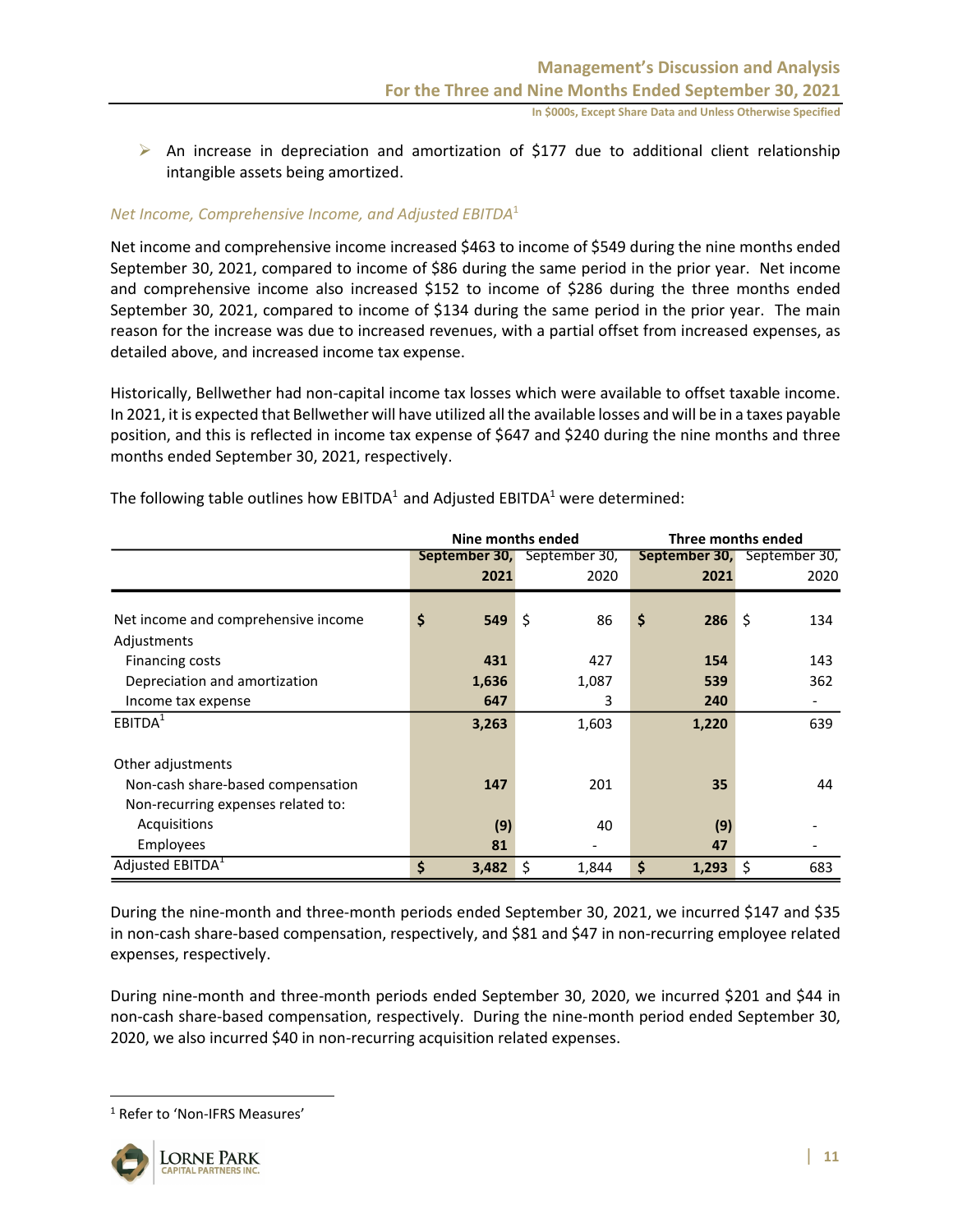After adjusting for non-recurring and non-cash expenses, Adjusted EBITDA<sup>1</sup> for the nine months ended September 30, 2021 improved \$1,638 to earnings of \$3,482 compared to \$1,844 during the same period in the prior year. Adjusted EBITDA<sup>1</sup> also improved \$610 to earnings of \$1,293 for the three months ended September 30, 2021 compared to \$683 during the same period in the prior year.

### **Statement of Financial Position**

Cash and cash equivalents and short-term investments increased \$2,598 or 77.7% from \$3,344 as at December 31, 2020 to \$5,942 as at September 30, 2021. The main contributors were as follows:

| Net cash generated from operating activities | 3,820 |
|----------------------------------------------|-------|
| Dividends paid                               | (517) |
| Interest paid                                | (455) |
| Payments of lease obligations                | (145) |
| Acquisition of property and equipment        | (128) |
| Proceeds on exercise of options              | 20    |
| Interest received                            |       |
|                                              | 2.598 |

Accounts receivable increased \$222 or 10.8% from \$2,050 as at December 31, 2020 to \$2,271 as at September 30, 2021. The main reason for this increase was due to increased revenues.

Property and equipment increased \$109 or 210.6% from \$52 as at December 31, 2020 to \$161 as at September 30, 2021. The main reason for this increase was due to the addition of leasehold improvements on our relocated head office, with partial offset from the depreciation recognized during the nine months ended September 30, 2021.

Right-of-use assets increased \$586 or 703.7% from \$83 as at December 31, 2020 to \$669 as at September 30, 2021. The main reason for this increase was due to the relocation of our head office and the related lease obligation and corresponding right-of-use asset that arose, with partial offset from the depreciation recognized during the nine months ended September 30, 2021.

Intangible assets decreased \$1,500 or 8.7% from \$17,298 as at December 31, 2020 to \$15,798 as at September 30, 2021. Included in intangible assets is the cost of acquired client relationships, net of accumulated amortization. The reason for this decrease was due to the amortization recognized during the nine months ended September 30, 2021.

Accounts payable and accrued liabilities increased \$1,312 or 65.1% from \$2,016 as at December 31, 2020 to \$3,328 as at September 30, 2021, mainly due to accrued provisions for estimated current income taxes and bonuses, as well as due to the timing of payments of various other accounts payable and accrued amounts.

Lease liability increased \$575 or 547.6% from \$105 as at December 31, 2020 to \$680 as at September 30, 2021. The main reason for this increase was due to the relocation of our head office and the related lease

<sup>1</sup> Refer to 'Non-IFRS Measures'

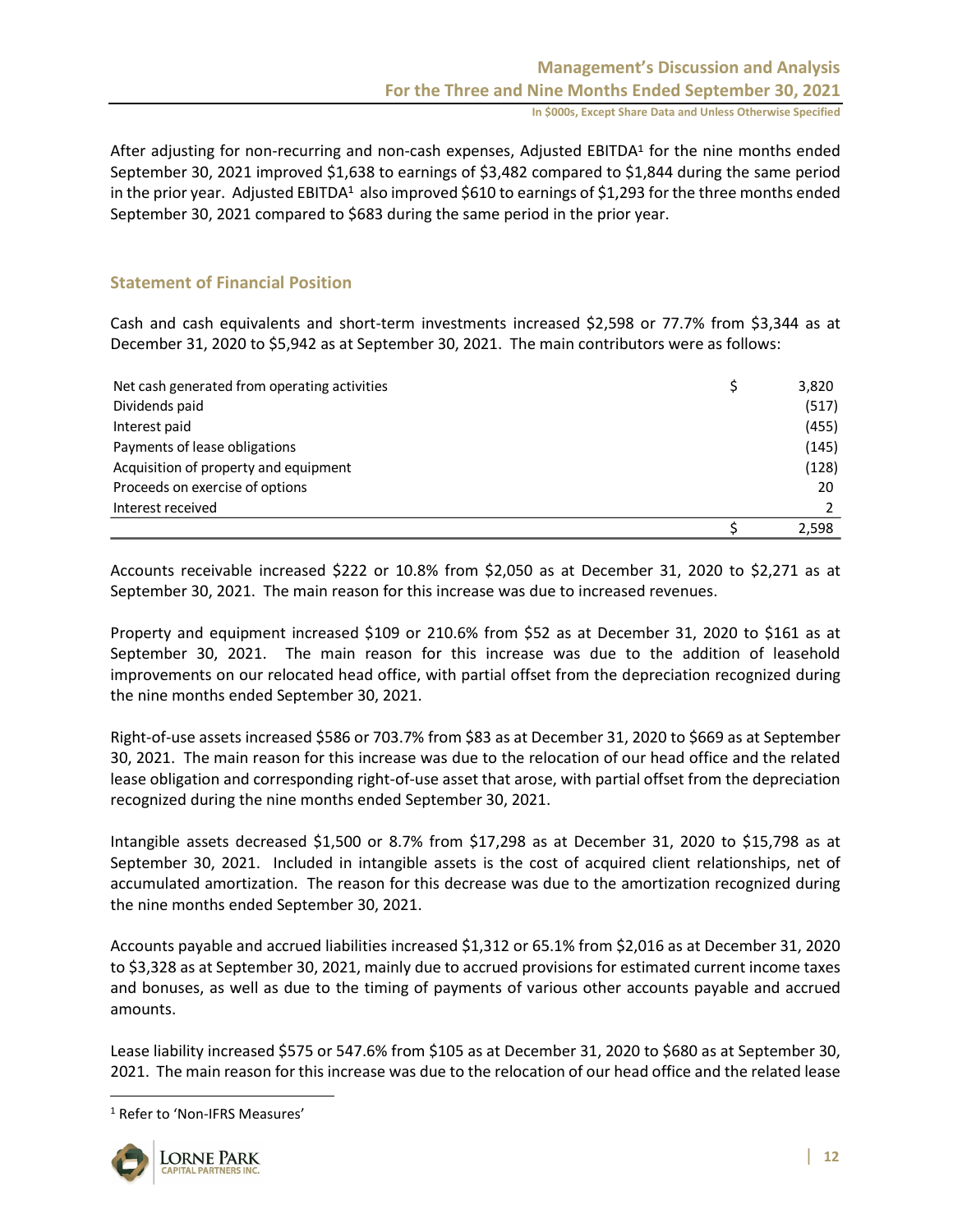obligation that arose, with partial offset from lease payments made during the nine months ended September 30, 2021.

Reserve for options and warrants increased \$135 or 14.6% from \$929 as at December 31, 2020 to \$1,064 as at September 30, 2021. The main reason for this increase was due to share-based compensation arising from option grants, with partial offset from option exercises and the reclassification to share capital.

Non-controlling interest decreased \$718 or 8.6% from \$8,321 as at December 31, 2020 to \$7,603 as at September 30, 2021. Non-controlling interest exists due to investments made in partnerships, which resulted in Bellwether acquiring control over each partnership, and as a result, assessed the fair value of the non-controlling interests on the date of each transaction based on a discounted cash flow analysis using various assumptions and estimates. The reason for the decrease was due to the recognition of the non-controlling interest portion of the intangible asset amortization being recognized in the partnerships during the nine months ended September 30, 2021.

#### **Liquidity and Capital Resources**

The following is a summary of the cash flows of the Company for the nine-month and three-month periods ended September 30, 2021 and 2020:

|                                                |                  | Nine months ended | Three months ended |               |  |  |  |
|------------------------------------------------|------------------|-------------------|--------------------|---------------|--|--|--|
|                                                | September 30,    | September 30,     | September 30,      | September 30, |  |  |  |
|                                                | 2021             | 2020              | 2021               | 2020          |  |  |  |
|                                                |                  |                   |                    |               |  |  |  |
| Cash provided by (used in)                     |                  |                   |                    |               |  |  |  |
| Operating activities                           | \$<br>$3,820$ \$ | 2,007             | $1,576$ \$<br>\$   | 947           |  |  |  |
| <b>Financing activities</b>                    | (1,097)          | (205)             | (492)              | 159           |  |  |  |
| Investing activities                           | (183)            | (536)             | (26)               | (14)          |  |  |  |
|                                                |                  |                   |                    |               |  |  |  |
| Net increase in cash and cash equivalents      | 2.540            | 1,266             | 1,058              | 1,091         |  |  |  |
| Cash and cash equivalents, beginning of period | 1,958            | 2,349             | 3,440              | 2,524         |  |  |  |
| Cash and cash equivalents, end of period       | 4,498 \$<br>s    | 3,615             | 4,498              | 3,615         |  |  |  |

The Company generated \$3,820 and \$1,576 from operating activities during the nine months and three months ended September 30, 2021, respectively, compared to a generation of \$2,007 and \$947 during the same periods in the prior year. The main reasons for the increase in cash generated from operating activities were due to an improvement in cash adjusted net income and less cash invested in net working capital accounts.

The Company used \$1,097 and \$492 in financing activities during the nine months and three months ended September 30, 2021, respectively, compared to a usage of \$205 and \$159 during the same periods in the prior year. The current year periods include the payment of dividends on common shares, which was not incurred during the prior year periods, and the prior year periods include proceeds on the exercise of warrants.

The Company used \$183 and \$26 in investing activities during the nine months and three months ended September 30, 2021, respectively, compared to a usage of \$536 and \$14 during the same periods in the prior year. The prior year periods included more funds invested in short-term investments, as well as payments arising from the acquisition of a book of business and an entity. This was partially offset from

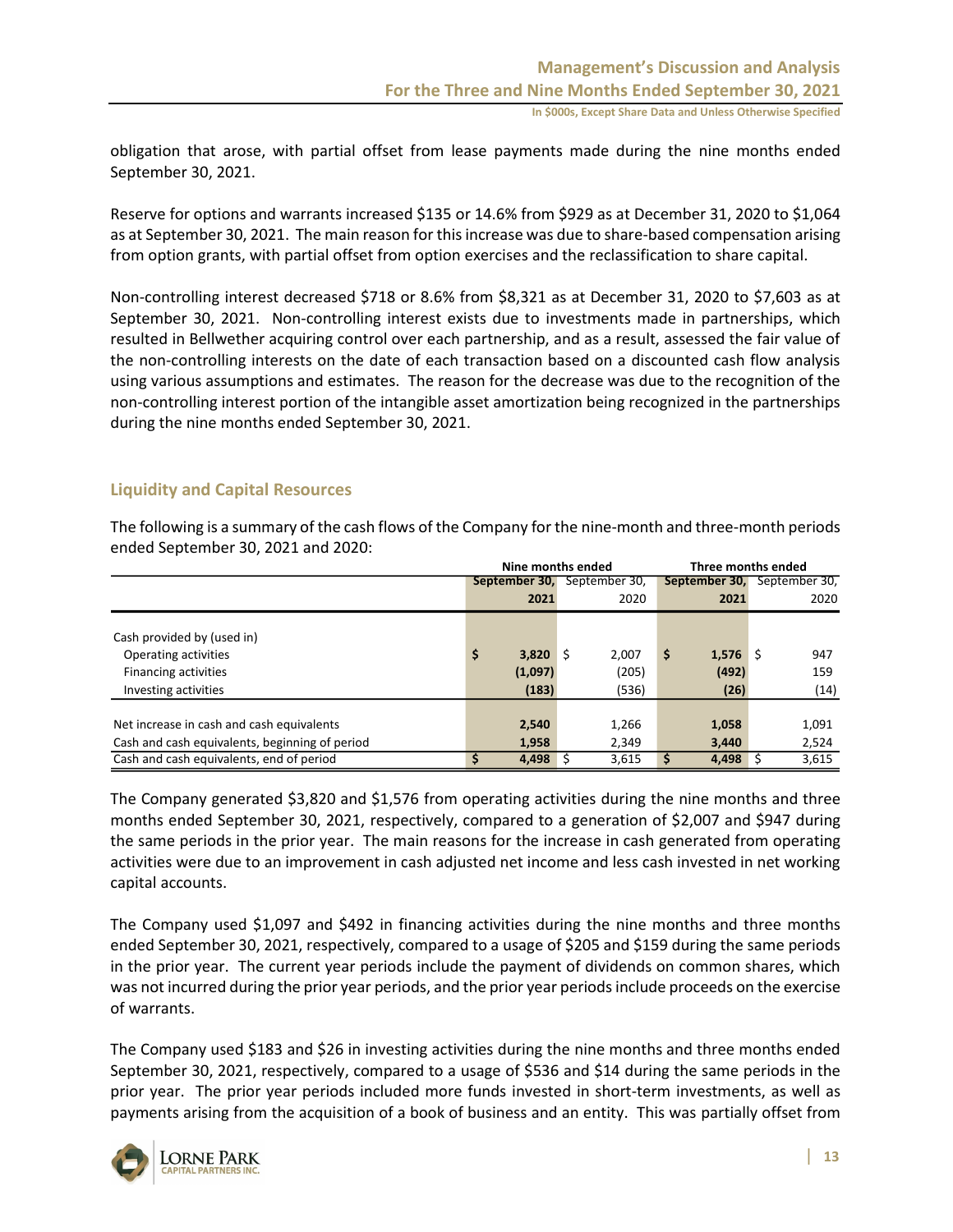the current year periods including higher acquisition of property and equipment arising from leasehold improvements on our relocated head office.

### **Summary of Quarterly Results**

|                                   | As at and for the three months ended |               |    |                           |    |               |     |               |      |                   |      |                                                               |              |    |              |
|-----------------------------------|--------------------------------------|---------------|----|---------------------------|----|---------------|-----|---------------|------|-------------------|------|---------------------------------------------------------------|--------------|----|--------------|
|                                   |                                      | September 30, |    | June 30,                  |    | March 31,     |     | December 31,  |      | September 30,     |      | June 30,                                                      | March 31,    |    | December 31, |
|                                   |                                      | 2021          |    | 2021                      |    | 2021          |     | 2020          |      | 2020              |      | 2020                                                          | 2020         |    | 2019         |
|                                   |                                      |               |    |                           |    |               |     |               |      |                   |      |                                                               |              |    |              |
| Assets under management           |                                      |               |    | $$1,791,573 \ $1,747,681$ | \$ |               |     |               |      |                   |      | 1,677,090 \$ 1,587,092 \$ 1,493,561 \$ 1,413,736 \$ 1,282,675 |              | \$ | 1,451,309    |
|                                   |                                      |               |    |                           |    |               |     |               |      |                   |      |                                                               |              |    |              |
| Revenue                           | \$                                   | 5,874         | \$ | $5,621$ \$                |    | 5,289         | -\$ | $5,033$ \$    |      | 4,693 \$          |      | $4,468$ \$                                                    | 4,528 \$     |    | 4,662        |
|                                   |                                      |               |    |                           |    |               |     |               |      |                   |      |                                                               |              |    |              |
| <b>Operating Expenses</b>         |                                      |               |    |                           |    |               |     |               |      |                   |      |                                                               |              |    |              |
| Salaries and benefits             |                                      | 4,006         |    | 3,803                     |    | 3,658         |     | 3,449         |      | 3,440             |      | 3,376                                                         | 3,388        |    | 3,371        |
| <b>Professional fees</b>          |                                      | 97            |    | 109                       |    | 97            |     | 57            |      | 74                |      | 53                                                            | 107          |    | 79           |
| Investment research fees          |                                      | 79            |    | 81                        |    | 81            |     | 66            |      | 65                |      | 65                                                            | 60           |    | 83           |
| Direct fund costs                 |                                      | 264           |    | 237                       |    | 315           |     | 275           |      | 245               |      | 234                                                           | 234          |    | 216          |
| Rent and facility                 |                                      | 30            |    | 37                        |    | 27            |     | 40            |      | 35                |      | 43                                                            | 39           |    | 37           |
| Marketing and client retention    |                                      | 31            |    | 57                        |    | 45            |     | 34            |      | 57                |      | 29                                                            | 50           |    | 46           |
| Depreciation and amortization     |                                      | 539           |    | 553                       |    | 544           |     | 428           |      | 362               |      | 362                                                           | 362          |    | 339          |
| Other administrative costs        |                                      | 95            |    | 92                        |    | 74            |     | 117           |      | 79                |      | 80                                                            | 86           |    | 163          |
|                                   |                                      | 5,140         |    | 4,969                     |    | 4,841         |     | 4,465         |      | 4,357             |      | 4,242                                                         | 4,327        |    | 4,334        |
| Other Expense (Income)            |                                      |               |    |                           |    |               |     |               |      |                   |      |                                                               |              |    |              |
| Public company expenses           |                                      | 19            |    | 25                        |    | 18            |     | 18            |      | 17                |      | 19                                                            | 21           |    | 22           |
| <b>Financing costs</b>            |                                      | 154           |    | 139                       |    | 138           |     | 142           |      | 143               |      | 142                                                           | 143          |    | 143          |
| Interest income                   |                                      | (1)           |    | (1)                       |    | (1)           |     | (2)           |      | (2)               |      | (3)                                                           | (9)          |    | (6)          |
| Share-based compensation          |                                      | 35            |    | 75                        |    | 37            |     | 44            |      | 44                |      | 47                                                            | 110          |    | 13           |
|                                   |                                      | 5,347         |    | 5,208                     |    | 5,033         |     | 4,668         |      | 4,559             |      | 4,447                                                         | 4,593        |    | 4,506        |
|                                   |                                      |               |    |                           |    |               |     |               |      |                   |      |                                                               |              |    |              |
| Net income (loss) before          |                                      |               |    |                           |    |               |     |               |      |                   |      |                                                               |              |    |              |
| provision of income taxes         |                                      | 527           |    | 414                       |    | 256           |     | 366           |      | 134               |      | 20                                                            | (66)         |    | 156          |
| Provision for (recovery of) taxes |                                      |               |    |                           |    |               |     |               |      |                   |      |                                                               |              |    |              |
| Current                           |                                      | 265           |    | 260                       |    | 182           |     | L,            |      | ä,                |      |                                                               | 3            |    | ÷.           |
| Deferred                          |                                      | (24)          |    | (23)                      |    | (12)          |     | 341           |      |                   |      |                                                               |              |    | (33)         |
|                                   |                                      | 240           |    | 237                       |    | 169           |     | 341           |      | $\overline{a}$    |      | $\Box$                                                        | 3            |    | (33)         |
|                                   |                                      |               |    |                           |    |               |     |               |      |                   |      |                                                               |              |    |              |
| Net income (loss) and             |                                      |               |    |                           |    |               |     |               |      |                   |      |                                                               |              |    |              |
| comprehensive income (loss)       | \$                                   | $286$ \$      |    | 176 \$                    |    | $87 \;$ \$    |     | $25 \quad 5$  |      | $134 \; \text{S}$ |      | $20 \;$ \$                                                    | (69) \$      |    | 189          |
|                                   |                                      |               |    |                           |    |               |     |               |      |                   |      |                                                               |              |    |              |
| Net income (loss) and             |                                      |               |    |                           |    |               |     |               |      |                   |      |                                                               |              |    |              |
| comprehensive income (loss)       |                                      |               |    |                           |    |               |     |               |      |                   |      |                                                               |              |    |              |
| attributable to:                  |                                      |               |    |                           |    |               |     |               |      |                   |      |                                                               |              |    |              |
| Company's shareholders            | \$                                   | $527$ \$      |    | 417 \$                    |    | $323 \quad $$ |     | $187 \quad $$ |      | $258 \;$ \$       |      | $144 \; \text{S}$                                             | $50 \quad $$ |    | 306          |
| Non-controlling interest          |                                      | (241)         |    | (241)                     |    | (236)         |     | (163)         |      | (124)             |      | (124)                                                         | (119)        |    | (117)        |
|                                   | \$                                   | 286           | \$ | 176                       | \$ | 87            | \$  | 25            | \$   | 134               | \$   | $20 \;$ \$                                                    | (69) \$      |    | 189          |
|                                   |                                      |               |    |                           |    |               |     |               |      |                   |      |                                                               |              |    |              |
| Weighted-average number of        |                                      |               |    |                           |    |               |     |               |      |                   |      |                                                               |              |    |              |
| common shares                     |                                      |               |    |                           |    |               |     |               |      |                   |      |                                                               |              |    |              |
| <b>Basic</b>                      |                                      | 51,766,555    |    | 51,741,721                |    | 51,707,945    |     | 51,706,501    |      | 51,406,577        |      | 50,995,001                                                    | 50,995,001   |    | 50,995,001   |
| Diluted                           |                                      | 53,301,440    |    | 53,363,674                |    | 53,071,160    |     | 52,822,956    |      | 52,524,369        |      | 51,748,470                                                    | 52,194,518   |    | 51,979,721   |
|                                   |                                      |               |    |                           |    |               |     |               |      |                   |      |                                                               |              |    |              |
| Income per common share           |                                      |               |    |                           |    |               |     |               |      |                   |      |                                                               |              |    |              |
| <b>Basic</b>                      | \$                                   | $0.010$ \$    |    | 0.008                     | \$ | $0.006$ \$    |     | 0.004         | - \$ | 0.005             | - \$ | -\$<br>0.003                                                  | $0.001$ \$   |    | 0.006        |
| Diluted                           | \$                                   | 0.010         | \$ | 0.008                     | \$ | 0.006         | \$  | 0.004         | \$   | 0.005             | - \$ | \$<br>0.003                                                   | 0.001        | \$ | 0.006        |

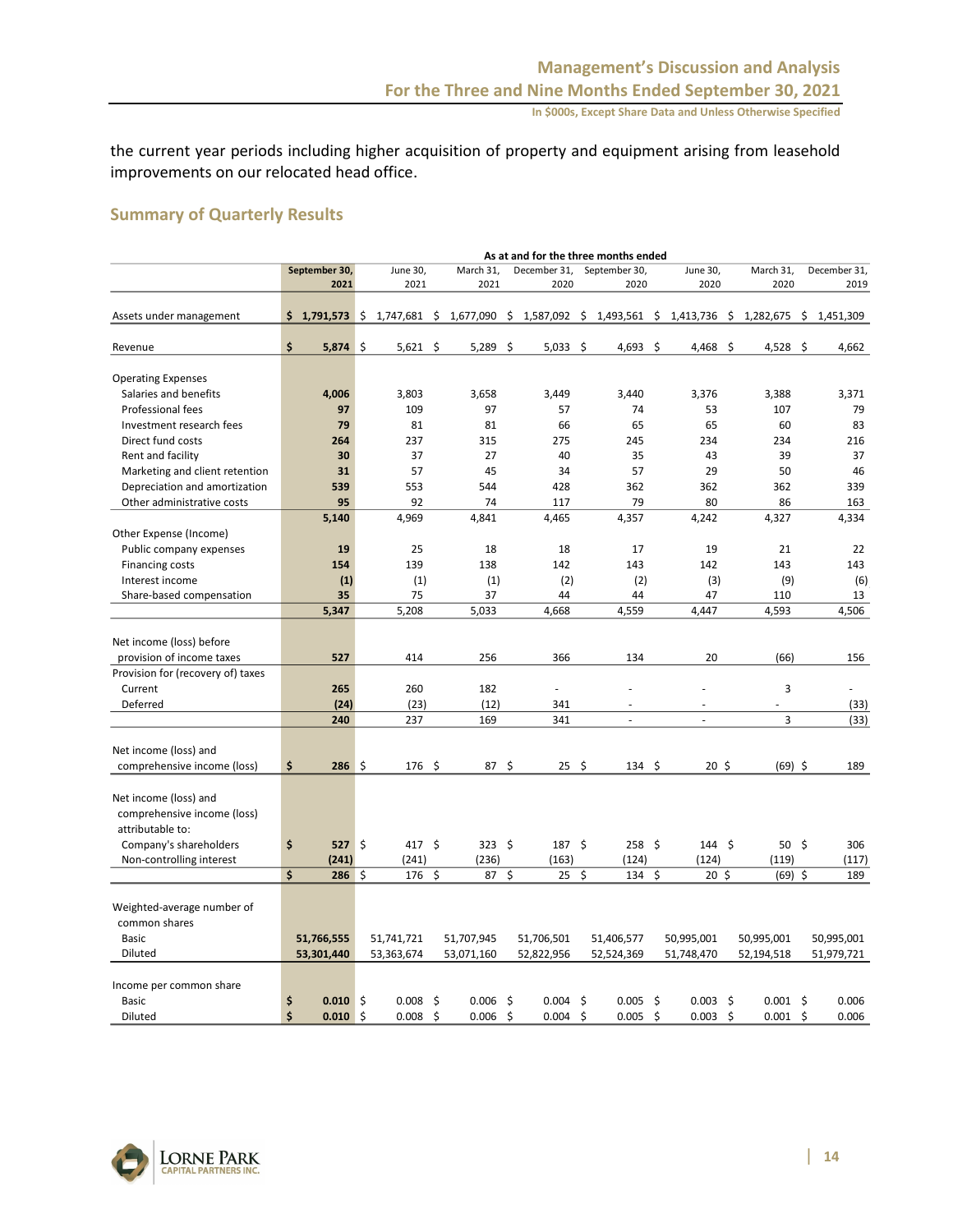#### **Related Party Transactions**

The Company considers its related parties to consist of members of its Board of Directors and officers, including their close family members and companies controlled or significantly influenced by such individuals, and reporting shareholders and their affiliates which may exert significant influence over the Company's activities.

Total compensation and other benefits paid or owing to directors and employees classified as key management, being individuals having authority and responsibility for planning, directing, and controlling the activities of the Company, are included as related party transactions.

The following is a summary of the transactions which occurred with related parties during the nine months and three months ended September 30, 2021 and 2020:

|                                                                                                   | Nine months ended |             |     |                                    |    | Three months ended |    |                                    |  |  |
|---------------------------------------------------------------------------------------------------|-------------------|-------------|-----|------------------------------------|----|--------------------|----|------------------------------------|--|--|
|                                                                                                   |                   |             |     | <b>September 30, September 31,</b> |    |                    |    | <b>September 30, September 31,</b> |  |  |
|                                                                                                   |                   | 2021        |     | 2020                               |    | 2021               |    | 2020                               |  |  |
| Transactions with key management<br>Salaries, bonuses and net fees<br>Debenture interest expense* | \$                | 1,430<br>38 | l S | 1,297<br>38                        | \$ | 531<br>13          | -S | 430<br>13                          |  |  |
| Share-based compensation                                                                          |                   | 97          |     | 135                                |    | 24                 |    | 30                                 |  |  |
|                                                                                                   | Ś                 | 1,565       | ∣ Ś | 1,469                              |    | $568 \pm 5$        |    | 472                                |  |  |
| Other transactions with entities<br>related to directors<br>Legal fees                            | \$                | 38          |     | 26                                 | Ś  | 5                  | \$ | 6                                  |  |  |

The following balances were outstanding with related parties as at September 30, 2021 and December 31, 2020:

|                                                                                                                                                           |    | September 30,           | December 31, |
|-----------------------------------------------------------------------------------------------------------------------------------------------------------|----|-------------------------|--------------|
|                                                                                                                                                           |    | 2021                    | 2020         |
| Amounts payable to key management, due on demand                                                                                                          | \$ | 549                     | 312          |
| Amounts payable to entities related to directors, due on demand                                                                                           | Ś  | $\overline{\mathbf{3}}$ |              |
| Debentures payable to key management, bearing interest at 8% per<br>annum, paid semi-annually, and due on the following maturity dates:<br>June 15, 2022* | \$ | 340                     | 340<br>286   |
| August 15, 2024*                                                                                                                                          |    | 286                     |              |

 The debenture transactions were made on the same terms, including interest rate, maturity, and security, as provided to third parties.

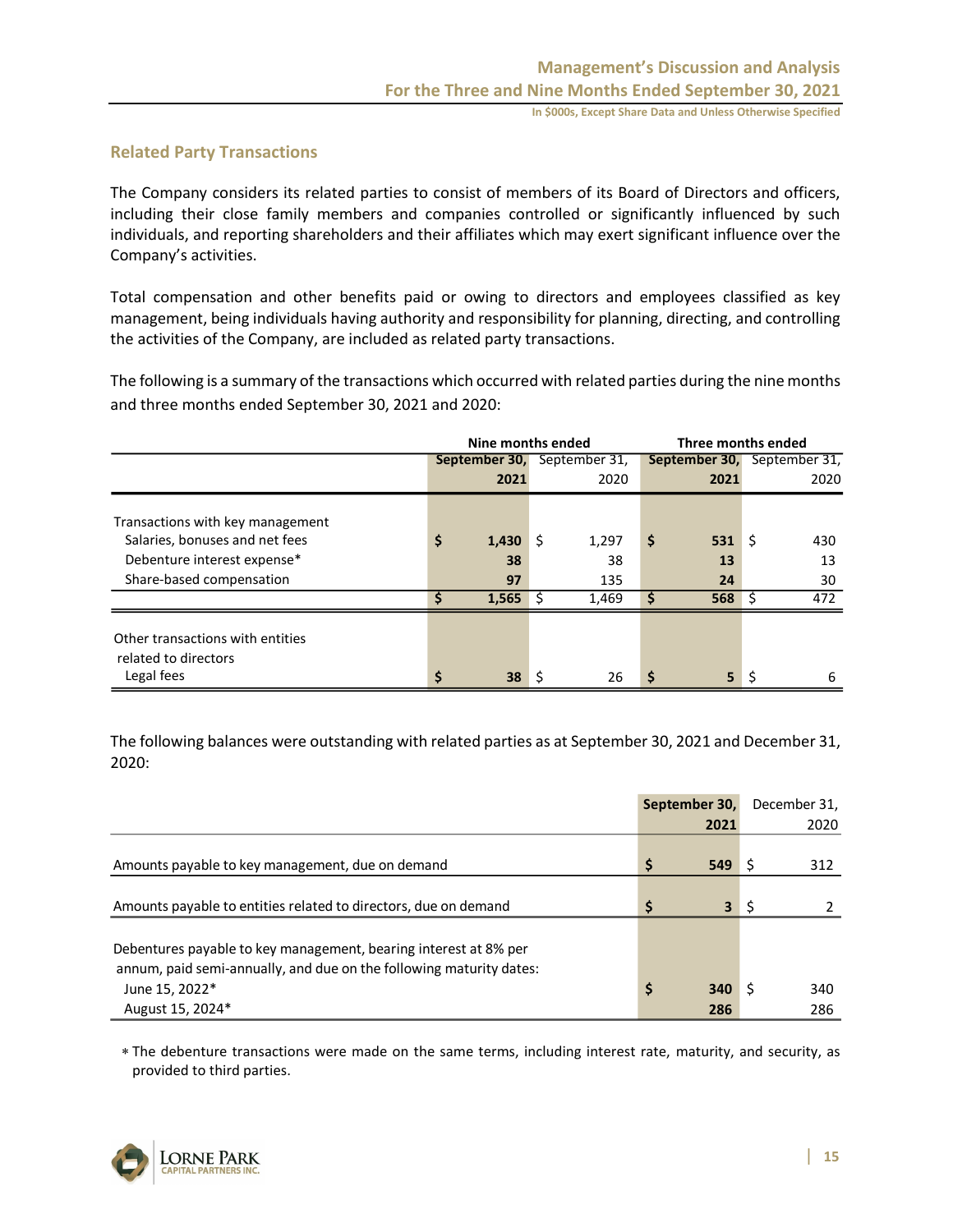Stephen Meehan is a member of the Board of Directors of the Company, and as at September 30, 2021 holds, directly or indirectly, 23.2% of the Company's outstanding shares (December 31, 2020 – 23.1%). Mr. Meehan has a controlling interest in JDI Bancorp Inc. ("JDI") and Glen Road Capital Partners Inc. ("GRCP"). As such, the Company considers Mr. Meehan, JDI, and GRCP related parties. Mr. Meehan does not receive any director fees for his role as a director of the Company. During the nine and three months ended September 30, 2021, the Company incurred expenses of \$413 and \$138, respectively, through JDI to perform business development services for the Company (2020 – \$413 and \$138, respectively). GRCP occupies a portion of the head office of the Company, and the Company recovers from GRCP an amount based on the square footage occupied and the resources used by GRCP. During the nine and three months ended September 30, 2021, the Company recovered from GRCP \$36 and \$14, respectively (2020 – \$50 and \$17, respectively). As at September 30, 2021, \$225 remains within accounts payable and accrued liabilities to JDI (December 31, 2020 – \$nil), and \$15 remains recoverable from GRCP (December 31, 2020 – \$nil). During the nine and three months ended September 30, 2021, the Company did not grant Mr. Meehan any stock options (2020 – 100,000 and nil, respectively), and the share-based compensation expense recognized on grants to Mr. Meehan was \$7 and \$2, respectively (2020 – \$20 and \$4, respectively).

Robert Sewell is a member of the Board of Directors of the Company and is also the President and Chief Executive Officer of the Company. As at September 30, 2021, Mr. Sewell holds, directly or indirectly, 27.1% of the Company's outstanding shares (December 31, 2020 – 27.2%). As such, the Company considers Mr. Sewell to be a related party. Mr. Sewell does not receive any director fees for his role as a director of the Company. During the nine and three months ended September 30, 2021, the Company incurred \$453 and \$153, respectively, in salary, ESSP Company contributions and estimated bonus (2020 – \$450 and \$150, respectively). As at September 30, 2021, \$223 remains within accounts payable and accrued liabilities to Mr. Sewell (December 31, 2020 – \$250). During the nine and three months ended September 30, 2021, the Company did not grant Mr. Sewell any stock options (2020 – 100,000 and nil, respectively), and the share-based compensation expense recognized on grants to Mr. Sewell was \$7 and \$2, respectively (2020 – \$20 and \$4, respectively). As at September 30, 2021, Mr. Sewell, directly or indirectly, is subscribed to \$250 in Company debentures (December 31, 2020 – \$250). During the nine and three months ended September 30, 2021, the debenture interest expense relating to the debentures held by Mr. Sewell was \$15 and \$5, respectively (2020 – \$15 and \$5, respectively).

Carlo Pannella is Chief Financial Officer of the Company, and as such the Company considers Mr. Pannella to be a related party. During the nine and three months ended September 30, 2021, the Company incurred \$217 and \$82, respectively, in salary, ESSP Company contributions and estimated bonus (2020 – \$188 and \$63, respectively). As at September 30, 2021, \$45 remains within accounts payable and accrued liabilities to Mr. Pannella (December 31, 2020 – \$nil). During the nine and three months ended September 30, 2021, the Company granted Mr. Pannella 100,000 and nil stock options, respectively (2020 – 100,000 and nil, respectively), and the share-based compensation expense recognized on grants to Mr. Pannella was \$30 and \$7, respectively (2020 – \$23 and \$5). As at September 30, 2021, Mr. Pannella, directly or indirectly, is subscribed to \$276 in Company debentures (December 31, 2020 – \$276). During the nine and three months ended September 30, 2021, the debenture interest expense relating to the debentures held by Mr. Pannella was \$17 and \$6, respectively (2020 – \$17 and \$6, respectively).

Susan Schulze was Chief Operating Officer of the Company up to September 7, 2021, following which she was appointed VP of Practice Management, and as such the Company considers Ms. Schulze to be a related party. During the nine and three months ended September 30, 2021, the Company incurred \$156

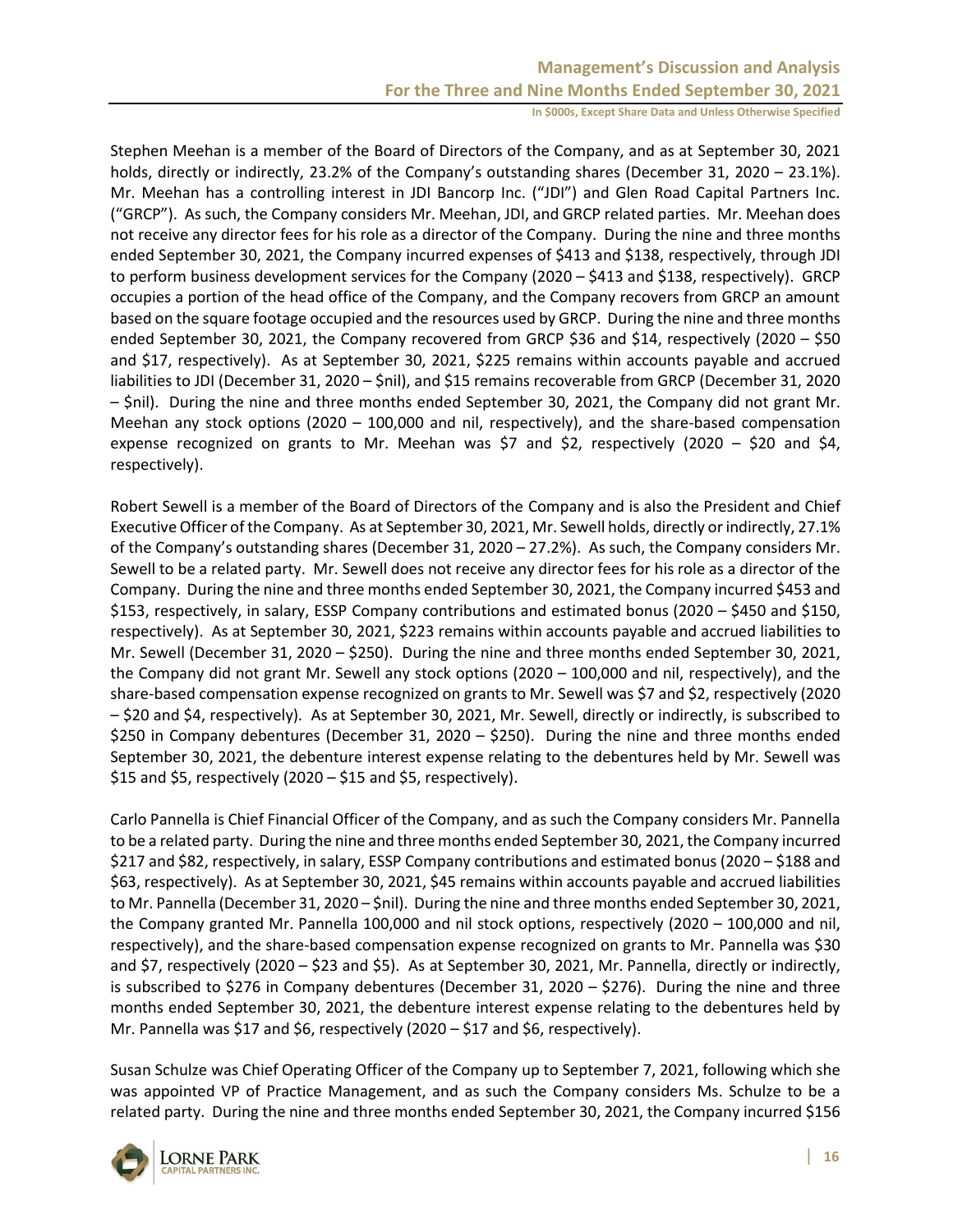and \$52, respectively, in salary, ESSP Company contributions and estimated bonus (2020 – \$140 and \$47, respectively). As at September 30, 2021, \$20 remains within accounts payable and accrued liabilities to Ms. Schulze (December 31, 2020 – \$35). During the nine and three months ended September 30, 2021, the Company did not grant Ms. Schulze any stock options (2020 – 100,000 and nil, respectively), and the share-based compensation expense recognized on grants to Ms. Schulze was \$10 and \$3, respectively (2020 – \$26 and \$6, respectively). As at September 30, 2021, Ms. Schulze, directly or indirectly, is subscribed to \$50 in Company debentures (December 31, 2020 – \$50). During the nine and three months ended September 30, 2021, the debenture interest expense relating to the debentures held by Ms. Schulze was \$3 and \$1, respectively (2020 – \$3 and \$1, respectively).

Kari Tavener is Chief Compliance Officer of the Company, and as such the Company considers Ms. Tavener to be a related party. During the nine and three months ended September 30, 2021, the Company incurred \$116 and \$39, respectively, in salary, ESSP Company contributions and estimated bonus (2020 – \$111 and \$37, respectively). As at September 30, 2021, \$15 remains within accounts payable and accrued liabilities to Ms. Tavener (December 31, 2020 – \$nil). During the nine and three months ended September 30, 2021, the Company did not grant Ms. Tavener any stock options (2020 – 100,000 and nil, respectively), and the share-based compensation expense recognized on grants to Ms. Tavener was \$7 and \$2, respectively  $(2020 - $20$  and \$4, respectively).

Julianna Varpalotai-Xavier was appointed Chief Operating Officer of the Company on September 7, 2021, and as such the Company considers Ms. Varpalotai-Xavier to be a related party. During the nine and three months ended September 30, 2021, the Company incurred \$68 and \$68, respectively, in salary, ESSP Company contributions and estimated bonus (2020 – \$74 and \$37, respectively). As at September 30, 2021, \$22 remains within accounts payable and accrued liabilities to Ms. Varpalotai-Xavier (December 31,  $2020 - 5$ nil).

Christopher Dingle is Chairman of the Board of the Company, and as such the Company considers Mr. Dingle to be a related party. During the nine and three months ended September 30, 2021, the Company incurred \$27 and \$9, respectively, in director fees (2020 – \$27 and \$8, respectively). As at September 30, 2021, \$9 remains within accounts payable and accrued liabilities to Mr. Dingle (December 31, 2020 – \$15). During the nine and three months ended September 30, 2021, the Company granted Mr. Dingle 50,000 and nil stock options, respectively (2020 – 60,000 and nil, respectively), and the share-based compensation expense recognized on grants to Mr. Dingle was \$16 and \$4, respectively (2020 – \$12 and \$3, respectively).

James Williams is a member of the Board of Directors of the Company, and as such the Company considers Mr. Williams to be a related party. During the nine and three months ended September 30, 2021, the Company incurred \$4 and \$nil, respectively, in director fees (2020 – \$4 and \$nil, respectively). As at September 30, 2021, \$nil remains within accounts payable and accrued liabilities to Mr. Williams (December 31, 2020 – \$6). During the nine and three months ended September 30, 2021, the Company granted Mr. Williams 10,000 and nil stock options, respectively (2020 – 20,000 and nil, respectively), and the share-based compensation expense recognized on grants to Mr. Williams was \$4 and \$1, respectively  $(2020 - $4$  and \$1, respectively).

David Brown is a member of the Board of Directors of the Company, and a Partner with a law firm, Weirfoulds LLP ("Weirfoulds"). Mr. Brown also holds a controlling interest in Keiller Capital ("Keiller"). As such the Company considers Mr. Brown, Weirfoulds and Keiller to be related parties. Mr. Brown foregoes

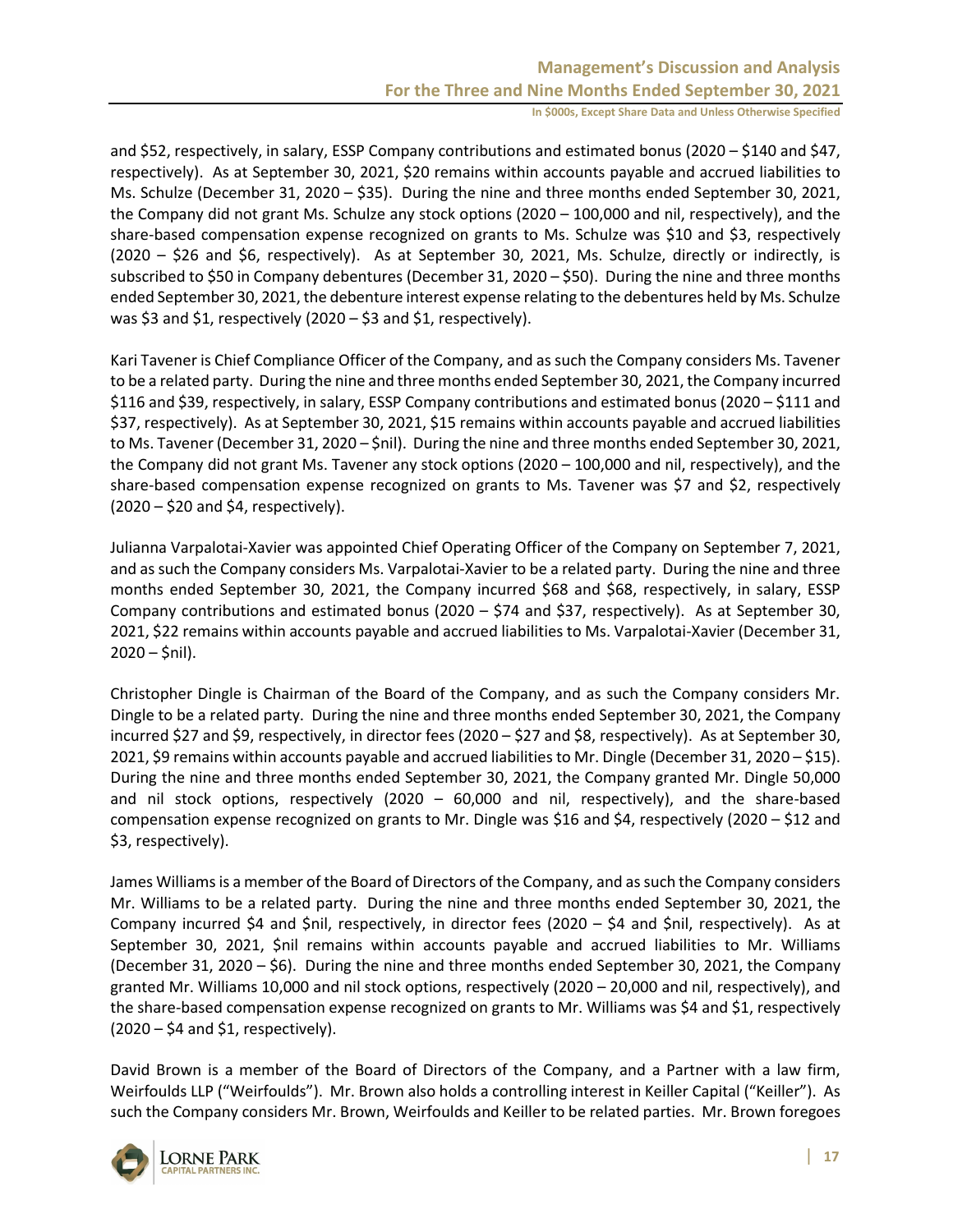any director fees for his role as a director of the Company. During the nine and three months ended September 30, 2021, the Company incurred \$38 and \$5, respectively, in legal fees with Weirfoulds (2020 – \$26 and \$6, respectively). As at September 30, 2021, \$3 remains within accounts payable and accrued liabilities to Weirfoulds (December 31, 2020 – \$2). During the nine and three months ended September 30, 2021, the Company granted Keiller 20,000 and nil stock options, respectively (2020 – 20,000 and nil, respectively), and the share-based compensation expense recognized on grants to Keiller was \$6 and \$1, respectively (2020 – \$4 and \$1, respectively).

Peter Patchet is a member of the Board of Directors of the Company, and holds a controlling interest in 2615054 Ontario Inc. As such the Company considers Mr. Patchet and 2615054 Ontario Inc. to be related parties. During the nine and three months ended September 30, 2021, the Company incurred \$14 and \$5, respectively, in director fees (2020 – \$14 and \$5, respectively). As at September 30, 2021, \$5 remains within accounts payable and accrued liabilities to 2615054 Ontario Inc. (December 31, 2020 – \$6). During the nine and three months ended September 30, 2021, the Company granted Mr. Patchet 25,000 and nil stock options, respectively (2020 – 40,000 and nil, respectively), and the share-based compensation expense recognized on grants to Mr. Patchet was \$9 and \$2, respectively (2020 – \$8 and \$2, respectively). As at September 30, 2021, Mr. Patchet, directly or indirectly, is subscribed to \$50 in Company debentures (December 31, 2020 – \$50). During the nine and three months ended September 30, 2021, the debenture interest expense relating to the debentures held by Mr. Patchet was \$3 and \$1, respectively (2020 – \$3 and \$1, respectively).

#### **Risk Management**

The Company's business is subject to the risks of the competitive discretionary portfolio management industry and management has identified certain risks pertinent to its business including: credit risks, liquidity risks, market risks, concentration risks, capital requirements, dependence on senior management, the investment performance of the Company's investment solutions, sufficiency of insurance, competition from other discretionary portfolio management firms, significant redemptions of AUM, general business risks and liabilities, and future regulatory changes. Management attempts to assess and mitigate these risks by retaining experienced professional staff and assuring that the Board of Directors and senior management are monitoring these risks on a continual basis.

The disclosures below provide an analysis of the risk factors affecting the Company's business operations:

#### *Credit Risk*

Credit risk arises from deposits with banks, accounts receivable and the loan due from a related party. The Company does not hold any collateral as security but mitigates this risk by dealing only with what management believes to be financially sound counterparties, and accordingly, does not anticipate significant loss for non-performance. The maximum exposure to credit risk approximates the amount recognized on the statement of financial position.

Based on its practices and processes around charging and collecting management fees, its credit policies, its previous experience, and its assessment of the current economic environment and financial condition of the counterparties, as at September 30, 2021 and December 31, 2020, the Company does not believe any allowances for expected credit losses are required.

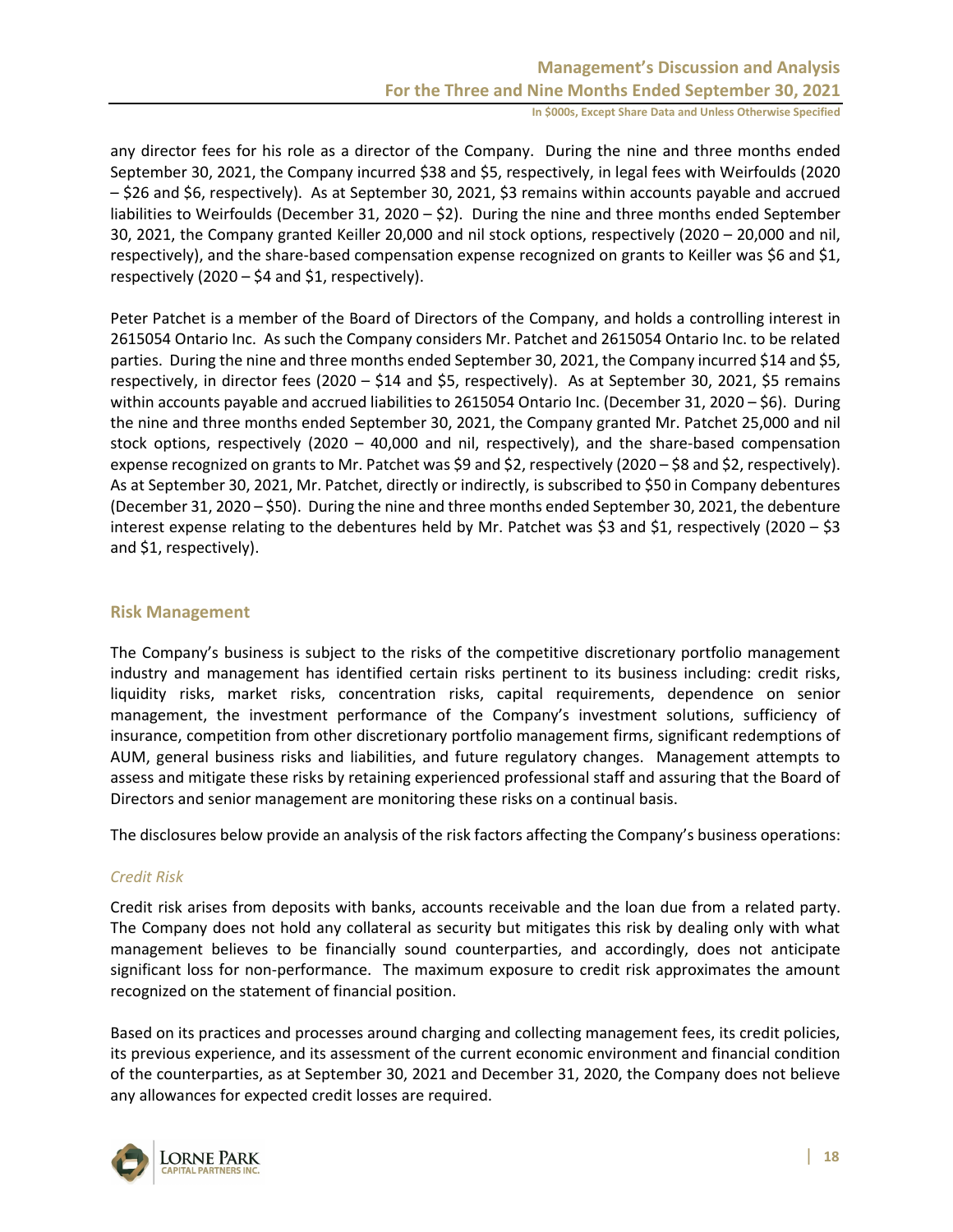#### *Liquidity Risk*

The Company's exposure to liquidity risk is dependent on the collection of accounts receivable and the loan due from a related party, and the raising of funds to meet commitments and sustain operations. The Company controls liquidity risk by management of working capital, cash flows and the issuance of share capital and debentures.

#### *Market Risk*

Market risk is the risk that the fair value or future cash flows of a financial instrument will fluctuate because of changes in market prices. Market risk comprises three types of risk: currency rate risk, interest rate risk and other price risk.

- 1. Currency risk is the risk to the Company's earnings that arise from fluctuations of foreign exchange rates. The Company does not have any significant number of financial instruments denominated in a foreign currency, and therefore is not currently exposed to any significant foreign currency exchange risk.
- 2. Interest rate risk is the risk that the fair value or future cash flows of a financial instrument will fluctuate because of changes in market interest rates. The Company is currently exposed to interest rate risk with respect to its short-term investments invested in money market funds. The sensitivity of this risk is not significant as at September 30, 2021 and December 31, 2020 due to the short-term nature of the instruments.
- 3. Other price risk is the risk that the fair value or future cash flows of a financial instrument will fluctuate because of changes in market prices (other than those arising from interest rate risk or currency risk), whether those changes are caused by factors specific to the individual financial instrument or its issuer, or factors affecting all similar financial instruments traded in the market.

Bellwether's financial performance is indirectly exposed to market risk. Any decline in financial markets or lack of sustained growth in such markets may result in a corresponding decline in performance and may adversely affect Bellwether's AUM and management fee revenue, which would reduce cash flow to the Company and ultimately impact its ability to manage its capital.

Management of market risk within Bellwether's AUM is the responsibility of the Chief Investment Officer, who has established a control environment that ensures risks are reviewed regularly and that risk controls throughout Bellwether are operating in accordance with regulatory requirements. Exposure to interest rate risk, foreign currency risk and equity risk is monitored by the Chief Investment Officer. When a particular market risk is identified, portfolio managers of the Company's investment solutions are directed to mitigate the risk by reducing their exposure.

#### *Risks Related to Assets Under Management*

Because the Company's revenues are directly related to the market value of the investments that its subsidiary is managing for Clients, a change in market indices could have a significant impact on the Company's revenues. A 10% change in the Company's AUM of \$1,791,573 as at September 30, 2021, could impact future annual revenues by approximately \$2,650, compared to the December 31, 2020 AUM of \$1,587,092 and a potential revenue impact of \$2,050. A 10% change in the Company's average AUM for the twelve-months ended September 30, 2021 of \$1,672,792 would have impacted the revenues for

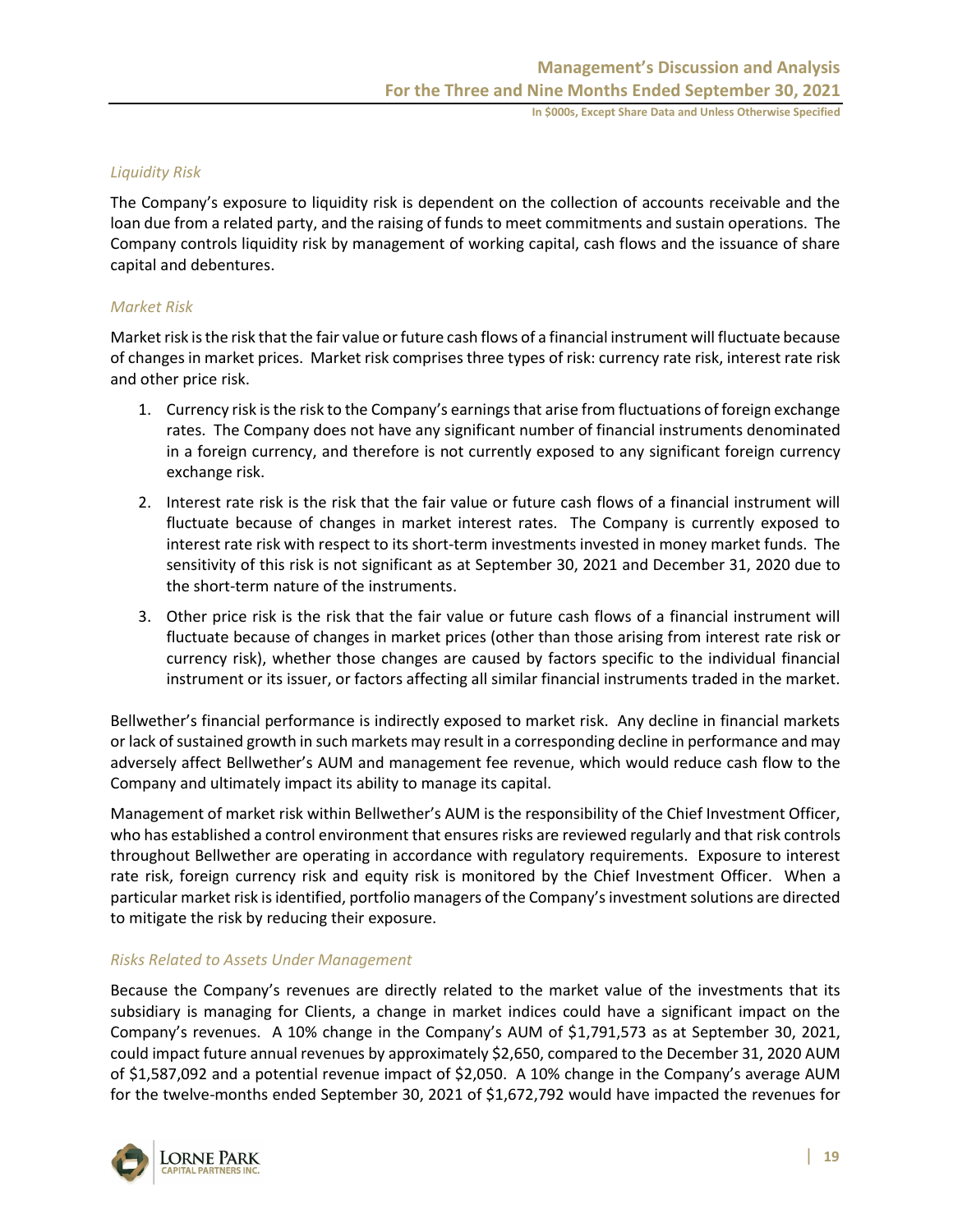that year by approximately \$2,500.

#### *Concentration Risk*

The Company's trade accounts receivable are due from clients and the Company believes that the entire accounts receivable balance is collectible. Accordingly, management has not provided an allowance for doubtful accounts as at September 30, 2021 or December 31, 2020.

#### *Capital Requirements*

Bellwether is subject to minimum regulatory capital requirements requiring the Company to keep sufficient cash or liquid assets on hand to maintain capital levels. Failure to maintain required regulatory capital may result in fines, suspension, or revocation of registration. A significant operating loss or an unusually large charge against regulatory capital could adversely affect the ability of the Company to expand or even maintain its present level of business and create a material adverse effect on Bellwether's business, results of operations and/or financial position.

#### *Dependence on Senior Management*

The success of the Company and its strategic focus is dependent to a significant degree upon the contributions of senior management. The loss of any of these individuals, or an inability to attract, retain and motivate sufficient numbers of qualified senior management personnel on the part of LPCP or its subsidiaries, could adversely affect the Company's business. This risk is partially mitigated by the fact that the senior management team are significant shareholders in the Company. Further mitigation has been attained through the implementation of key employee compensation packages composed of monetary short-term compensation and long-term stock-based compensation designed for the retention of key employees.

#### *Investment Performance of our Investment Solutions*

If the investment solutions managed by Bellwether are unable to achieve investment returns that are competitive with or superior to those achieved by other comparable investment products offered by Bellwether's competitors, such solutions may not attract new client AUM or may experience client attrition, which may have a negative impact on Bellwether's assets under management. This would have a negative impact on Bellwether's revenue and profitability.

#### *Sufficiency of Insurance*

The Company maintains various types of insurance which may include financial institution bonds, errors and omissions insurance, directors', trustees' and officers' liability insurance, and general commercial liability insurance. There is no assurance that claims will not exceed the limits of available coverage, that any insurer will remain solvent or willing to continue providing insurance coverage with sufficient limits or at a reasonable cost, or, that any insurer will not dispute coverage of certain claims due to ambiguities in the policies. A judgment against the Company or its subsidiaries in excess of available coverage could have a material adverse effect on the Company in terms of damages awarded and the impact on the reputation of Bellwether.